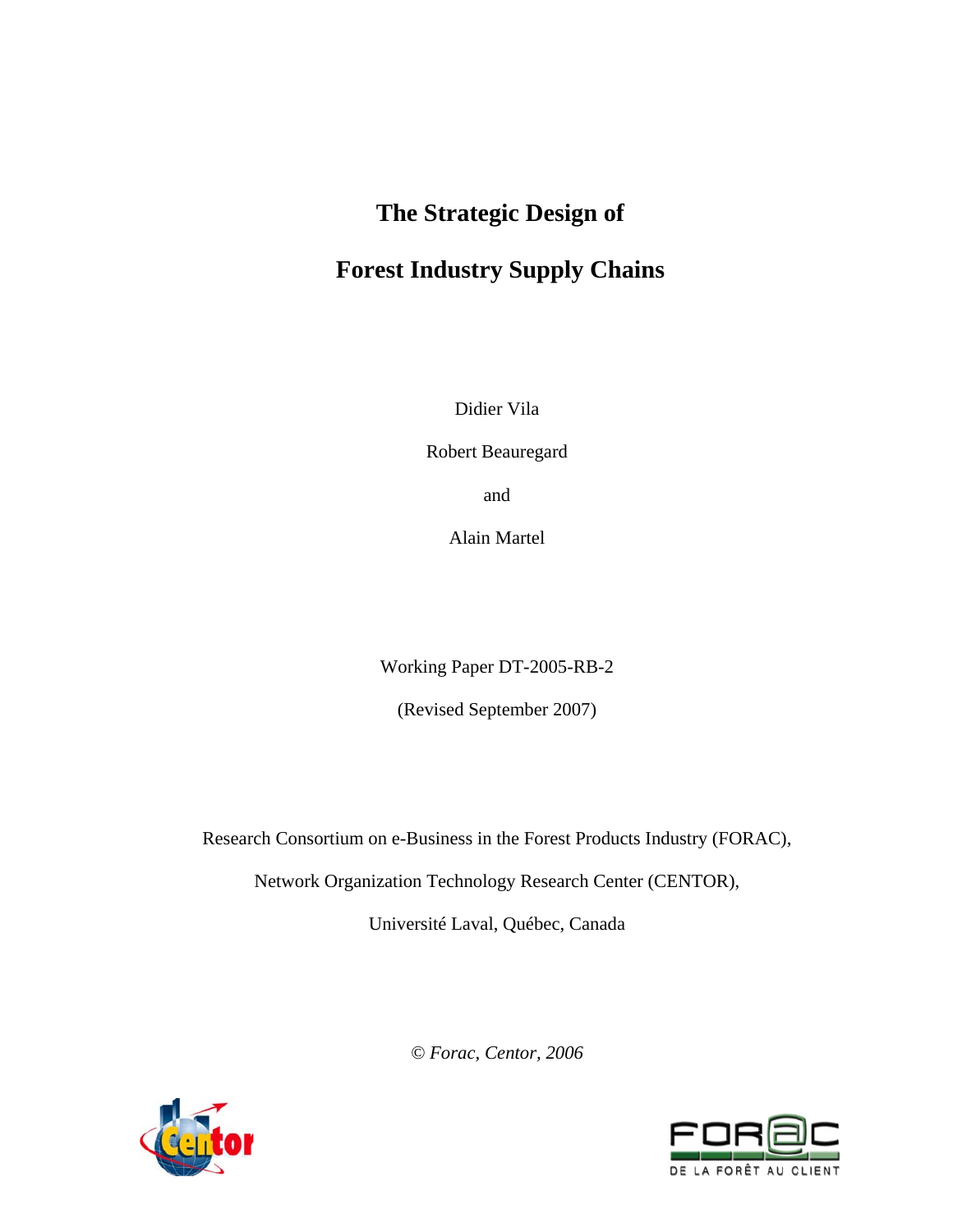# **The Strategic Design of Forest Industry Supply Chains**

*Didier Vila 1,2, Robert Beauregard 1 and Alain Martel 1* 

(2) École Nationale Supérieure des Mines de Saint-Étienne, Centre G2I, 158 cours Fauriel, 42023 Saint-Étienne cedex 2, France.

**Abstract.** This paper presents a market-driven approach to design production-distribution networks for the lumber industry. The approach is developed to tackle a vast array of issues, from the adaptation of an enterprise supply chain to its evolving environment, such as changing forest policies, to enterprise rationalizations through mergers or acquisitions. The methodology takes into account the specificity of the industry divergent manufacturing processes as well as the lumber market segmentation into contracts, vendor managed inventory (VMI) agreements and spot markets. The approach is based on a comprehensive two-stage stochastic programming with recourse model. A sample average approximation (SAA) method based on Monte Carlo sampling techniques is proposed to solve this stochastic program, and it is shown that this approach outperforms the use of a comparable deterministic model based on averages. Finally, the decision support system developed to implement the approach is used to show how it can contribute to dealing with strategic issues in the Eastern-Canadian lumber industry. Forest policy as well as acquisition and rationalization issues are analyzed through applications of the methodology to a virtual but realistic case called Virtu@l-Lumber.

**Keywords**. Production-distribution network design, mathematical programming, Monte Carlo sampling methods, strategic analysis, acquisition and rationalization.

**Acknowledgements**. This project would not have been possible without the financial support and the collaboration of FOR@C's partners, and especially of NSERC.

<sup>(1)</sup> Université Laval, FOR@C Research Consortium, Network Organization Technology Research Center (CENTOR), Sainte-Foy, Québec, G1K7P4, Canada.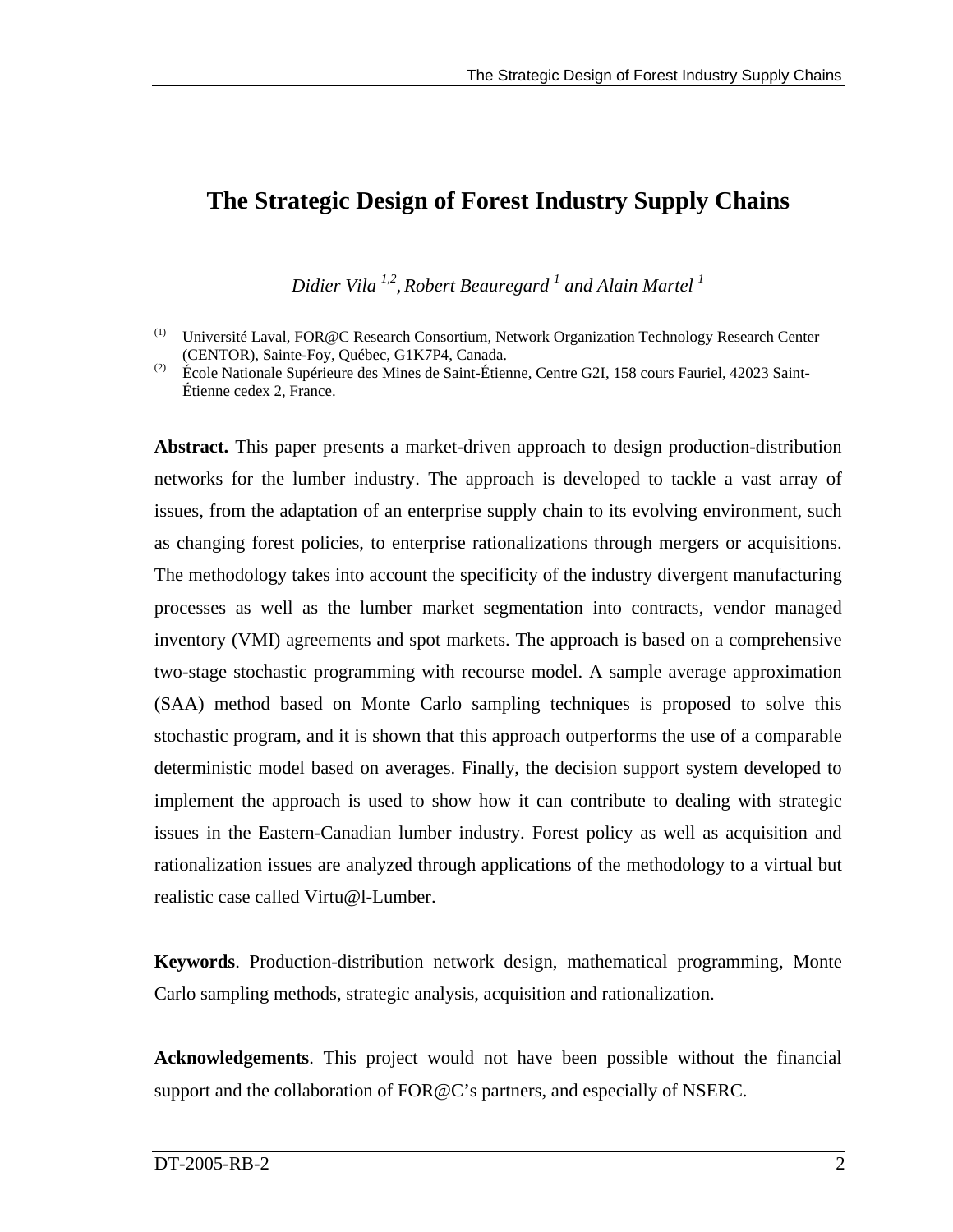## **1 Introduction**

The sawmill industry is a key economic activity in the Province of Quebec. It generates approximately twenty thousand direct jobs in three hundred sawmills. The average annual harvest is about thirty-six million cubic meters, corresponding to roughly twenty-five percent of the Canadian harvest and it creates one and a half billion Canadian dollars of added value<sup>[1](#page-2-0)</sup>. An important specificity of the Quebec lumber industry is that 90 percent of forested area is on public land. Consequently, government is the main fiber supplier and influences the organization and behaviour of companies. For example, the wood allocation is granted to a specific sawmill through governmental contracts (Supply and Forest Management Agreements) which stipulate that logs from a specific area must be processed in a particular sawmill. Historically, the Quebec lumber industry has been strongly influenced by trade relationships with the United-State. Moreover, the exchange rate of the Canadian and U.S. currencies plays a key role. The lumber industry is a commodity industry where buyer concentration and price sensitivity increase the buyer power. Indeed, this concentration phenomenon confers an advantage to large retail companies, for example, in the bargaining process. Moreover, substitutes, such as steel and concrete, represent a real threat to lumber products. Lastly, competition between forest companies is intense. The lumber sector experiences pure and perfect competition in a commodity market where delivery costs are significant. The market share of the top five North American producers is only 22% (Taylor *et al.,* 2002). Moreover, the industry products are in the mature and even declining stage of their life cycle, a position where rivalry is customarily intense, and concentration appears inevitable.

This strategic overview shows that the industry measures up to significant challenges. In this low margins industry, operational excellence and customer intimacy are key success factors. In order to be able to deliver the low prices and high service levels expected by customers, lumber companies must streamline their supply chains. This becomes mandatory when significant forest policy changes or market shifts perturbate a company's

1

<span id="page-2-0"></span><sup>&</sup>lt;sup>1</sup> CIFQ Web site:  $\frac{www.cifq.qc.ca}{www.cifq.qc.ca}$  (September 2005).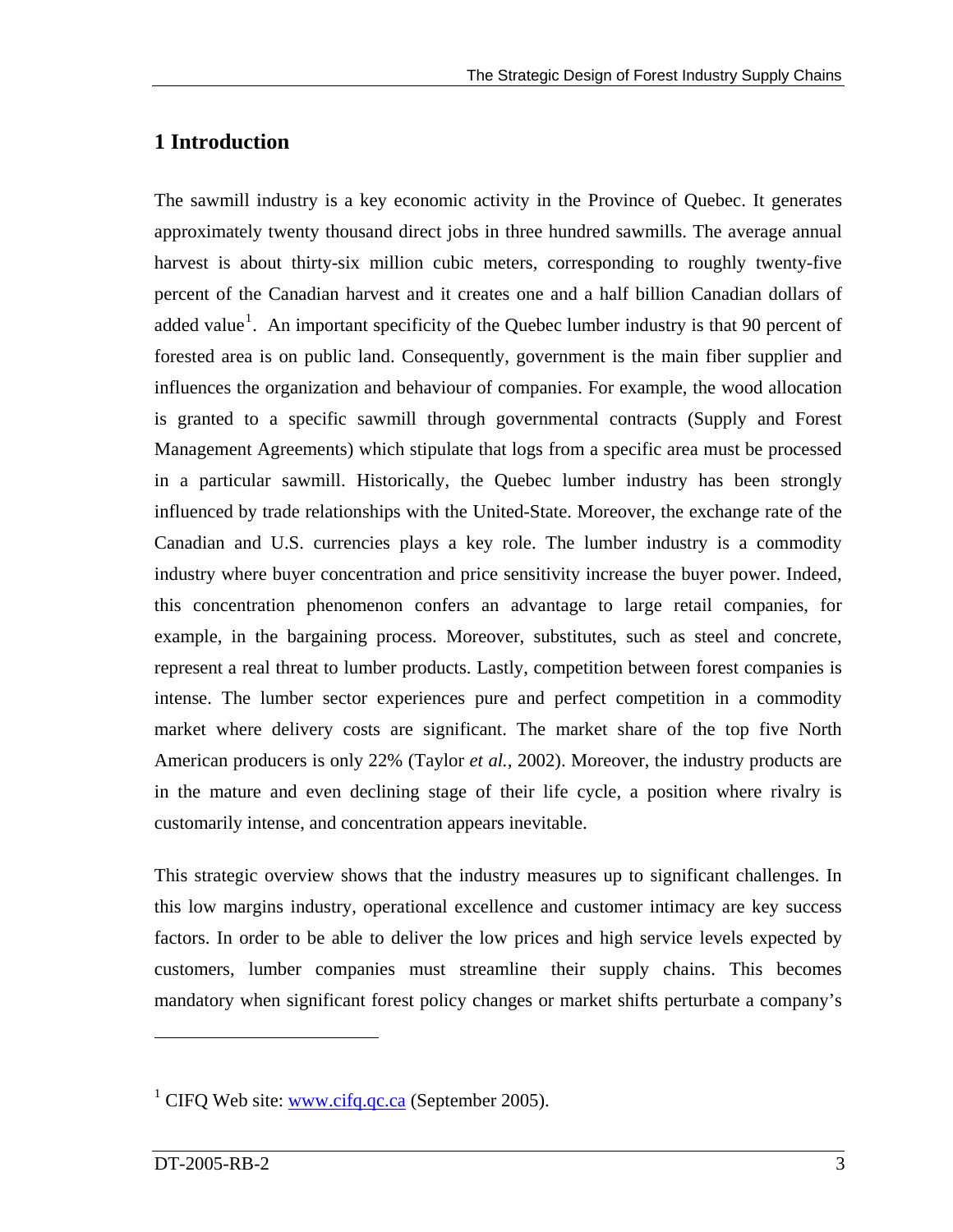environment. The aim of this paper is to propose a methodology to capture the dyadic relationship between a lumber company production-distribution network and its market opportunities in order to increase the probability for the enterprise to obtain profitable contracts or VMI agreements and thus increase profits. The approach can also be used by lumber company managers to evaluate enterprise rationalization scenarii or to develop strategies to adapt to dramatic environment evolution such as profound modifications in forest policies. The approach is based on a two-stage stochastic programming model with fixed recourse. A sample average approximation (SAA) method based on Monte Carlo sampling techniques is proposed to solve this stochastic program. In order to demonstrate the scope and strength of the methodology, a realistic lumber industry case, Virtu@l-Lumber, was created with the collaboration of the institutional and industrial partners of the FOR@C research consortium. Virtu@l-Lumber is used to show how the design approach proposed can contribute to dealing with strategic issues in the Eastern-Canadian lumber industry. Forest policy as well as acquisition and rationalization issues are analyzed, and it is shown that the stochastic programming model proposed outperforms a comparable deterministic model based on averages.

The paper is organized as follows. Section 2 presents a review of the relevant productiondistribution network design literature. Section 3 develops the concepts underlying the stochastic programming model on which the methodology is based. Section 4 describes the Virtu@l-Lumber case, as well as examples of applications of the modeling approach to the strategic planning of forest products companies. The supply chain network design methodology proposed is applied to the forest product industry but is generic: it could be applied to any divergent process industry where several products are being made from a common raw material.

## **2 Literature Review**

This section presents a concise review of the literature related to the proposed productiondistribution network design methodology from the point of view of the lumber industry. Two dimensions must be distinguished to describe the state of the art. The first concerns the supply chain design problem, which is composed of three sub-problems, namely location, capacity acquisition and technology selection problems. The second is the conceptual modeling of markets. Indeed, the proposed approach pleads in favour of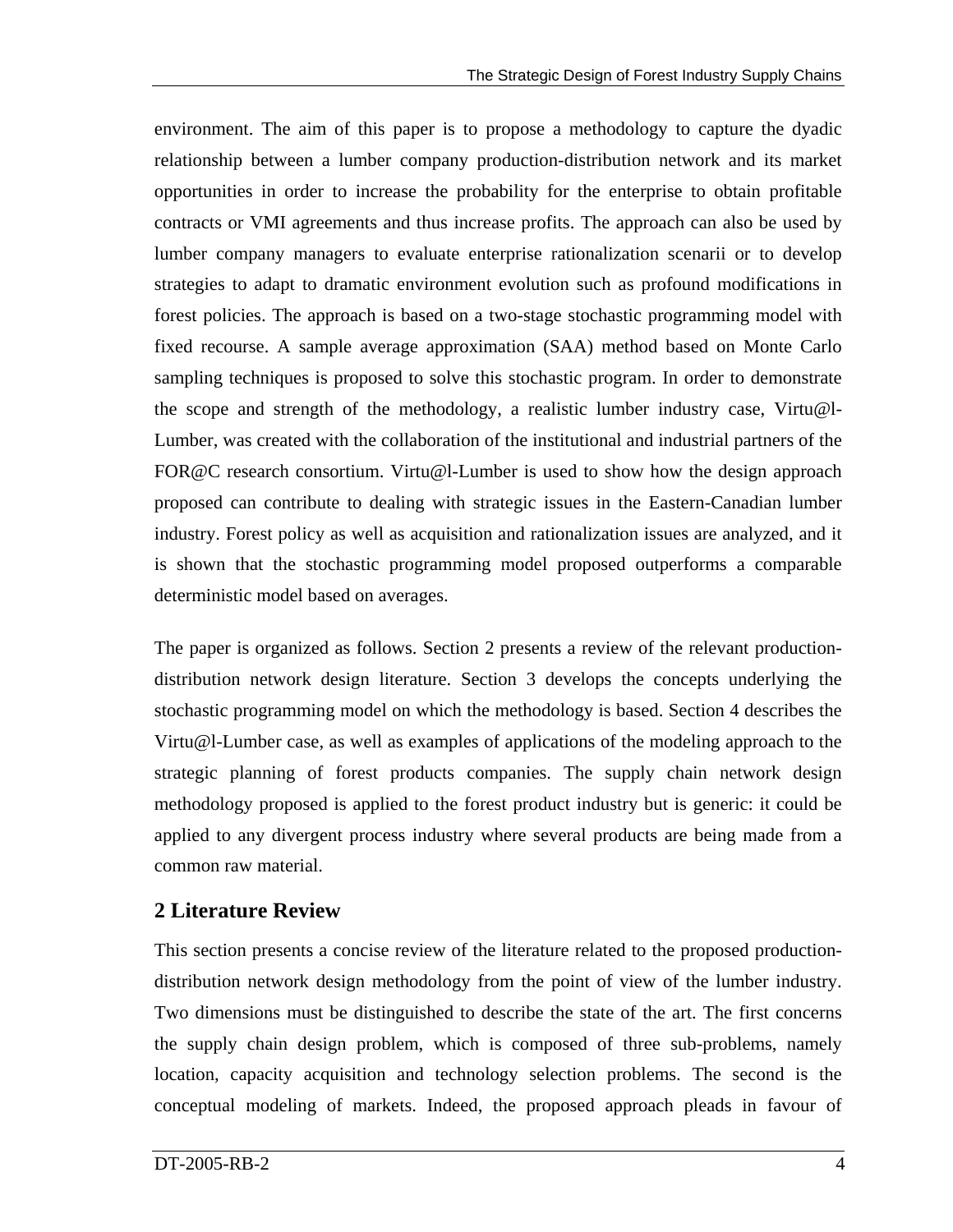integrating supply chain and market facets in order to capture their dyadic relationship and interaction.

An abundant literature exists on location, capacity acquisition and technology selection problems. Verter and Dincer (1992) review the initial literature in these fields. More recent reviews are found in Goetschalckx et al. (2002), Bhutta (2004) and Martel (2005). Rönnqvist (2003) presents a review of optimization models for all planning levels and for all sectors of the forest products industry. At the strategic level, Carlsson and Rönnqvist (2005) propose a model combining distribution facility location with ship routing applied to a Swedish pulp company. Martel *et al.* (2005, 2006) study the international factors in the design of multinational supply chains for Canadian pulp and paper companies. Vila *et al.* (2006) propose a generic approach to design production-distribution networks for divergent process industries, i.e. for industries producing several products or byproducts from a single raw material such as the lumber industry or the meat industry. One of the objectives of this paper is to extend the modeling framework of Vila *et al.* (2006) to take probabilistic market opportunities into account.

At the tactical level, Maness and Norton (2002) and Liden and Rönnqvist (2000) propose linear programming models combining bucking and production planning for the lumber industry. The production planning problem in the secondary processing sector has been examined by Carino and Lenoir (1988) who propose a wood procurement model for a cabinet manufacturing plant. Also, Carino and Willis (2001a and 2001b) and Farell and Maness (2005) propose production planning models for secondary wood product manufacturing. At the operational level, Rönnqvist (1995) proposes a method for the allocation of wood products in order to optimize the cutting process in real time, taking the quality of logs into account, and Rönnqvist and Astrand (1998) integrate defect detection to this approach.

In order to be competitive, companies must design their production-distribution network to support their product-market strategies. Shapiro (2001) emphasizes the necessity to integrate strategic marketing and production-distribution decisions in the same model in order to design superior supply chains. In particular, it is important that the productiondistribution facilities of a company be located to provide competitive prices and service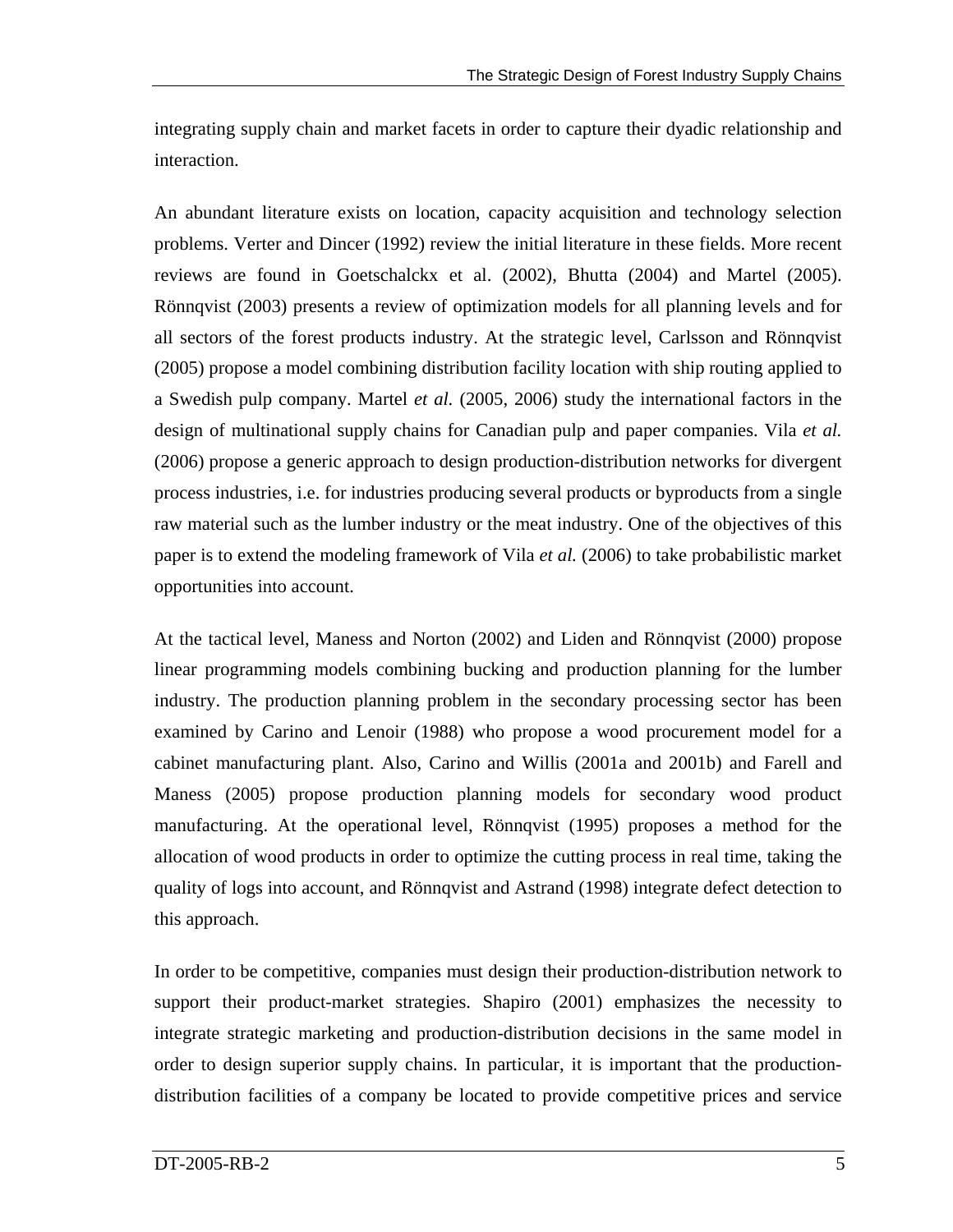levels, given the location of competitors' facilities. For example, quick response because of proximity may lead to added market shares and/or price premiums. None of the papers cited previously address this type of issues. Vila *et al.* (2007) present a generic approach, based on a two-stage stochastic programming (Birge and Louveaux, 1997) model and a discrete choice (Louviere *et al*., 2000) customer preference model, to design productiondistribution networks well positioned to capture promising markets. Three types of markets found in several industrial contexts are considered: spot markets, contracts and Vendor Managed Inventory (VMI) agreements. We use this approach to model markets in the current paper. Our objective is to integrate the production-distribution network design approach of Vila *et al.* (2006) with the product-market modeling framework of Vila *et al.* (2007), and to use the resulting supply chain design methodology to investigate important issues for the Eastern-Canadian lumber industry.

## **3 Design Methodology**

## **3.1 The Integrated Approach**

The supply chain of timber companies is typically composed of geographically dispersed woodlands, woodyards, sawmills, distribution sites and markets. Generally, the strategic design of forest industry supply chains involves the overall company: the forest operations, manufacturing, logistics and marketing departments must be involved in the strategic planning process. Basically, the problem is to take simultaneously capacity, technology, location and marketing decisions which maximize the profits of the timber company for known woodland locations and capacities, cost structure and international market opportunities.

This paper presents a modeling approach to assist the strategic planner in making these complex high level decisions. It aims at coordinating production-distribution with marketing strategy. On the one hand, as illustrated in [Figure 1](#page-6-0), the industry manufacturing process is mapped onto potential production-distribution facility locations, layouts and capacity options. A detailed description of the activities  $a \in A$  of the lumber industry supply chain multigraph presented in Figure 1 is found in Vila *et al.* (2006). The arcs of the multigraph are associated to the product families  $p \in P$  flowing through the supply chain. Manufacturing activity  $a \in A^p \subset A$  can be performed using a set of predetermined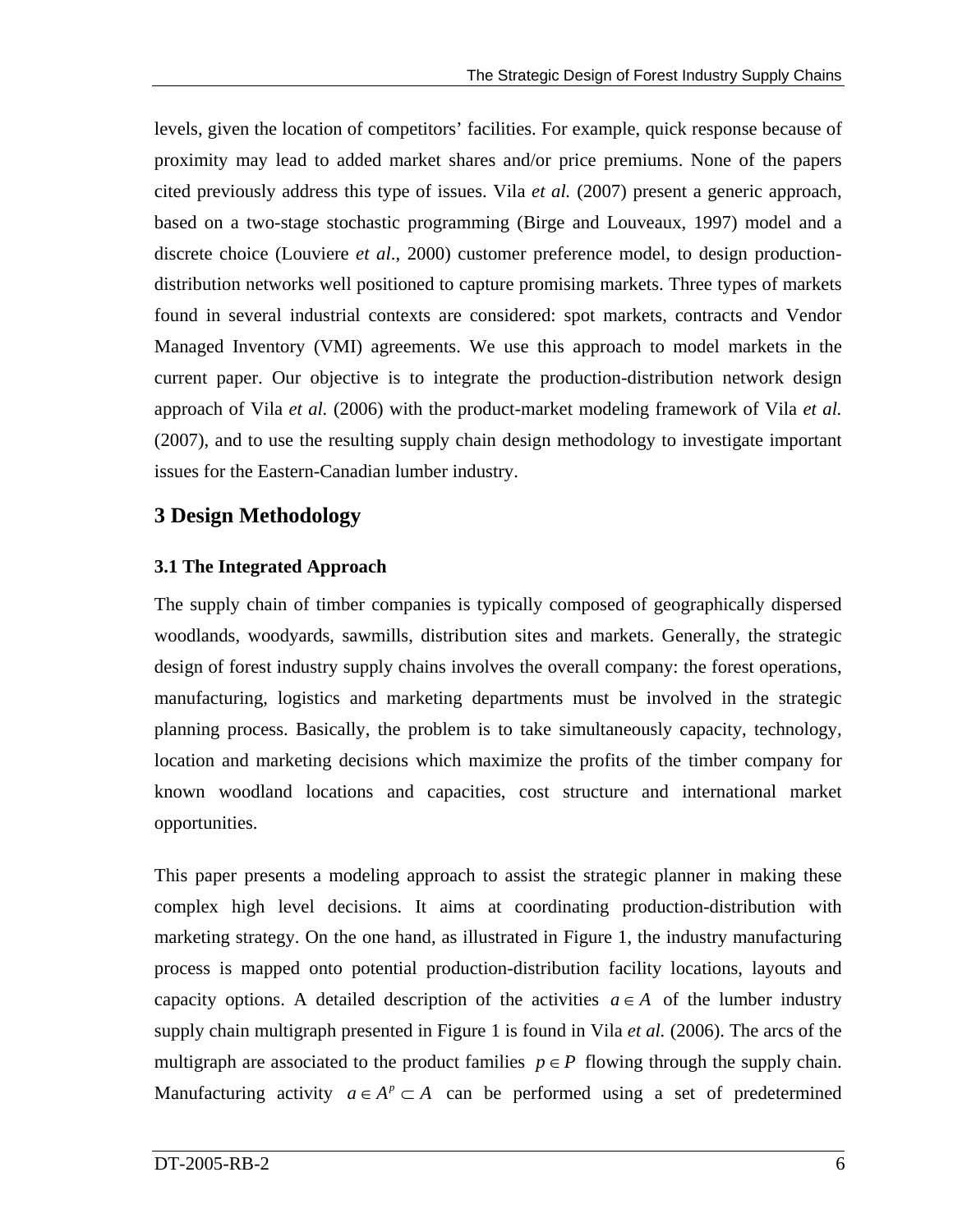production technologies  $KM_a$ , and warehousing activity  $a \in A^s \subset A$  with a set of storage technologies  $KS_a$ . When activity  $a \in A^p$  is performed with technology  $k \in KM_a$ , a set of possible one-to-many recipes  $\varphi \in R_{ak}$  can be used to transform input product  $p_{\varphi}$  into the set of output products  $P_{\varphi}^{out}$ . A set  $S^{pd}$  of potential production-distribution (sawmills) sites and a set  $S^d$  of potential storage sites are considered. A potential sawmill  $s \in S^{pd}$  can be implemented using different potential layouts  $l \in L<sub>s</sub>$  (including the current layout if the sawmill already exists) and different potential capacity options  $j \in J_{ls}$  with specified production/storage technologies. Sawmills  $s \in S^{pd}$  are supplied from a set of vendors (forest areas)  $v \in V_s$  with known minimum and maximum stem/log supply volumes.



**Figure 1: Mapping Activities onto Potential Facilities.** 

<span id="page-6-0"></span>On the other hand, the approach integrates market specificities [\(Figure 2\)](#page-7-0). In our context, each national product-market, i.e. the product-market associated to a country  $o \in O$ , can be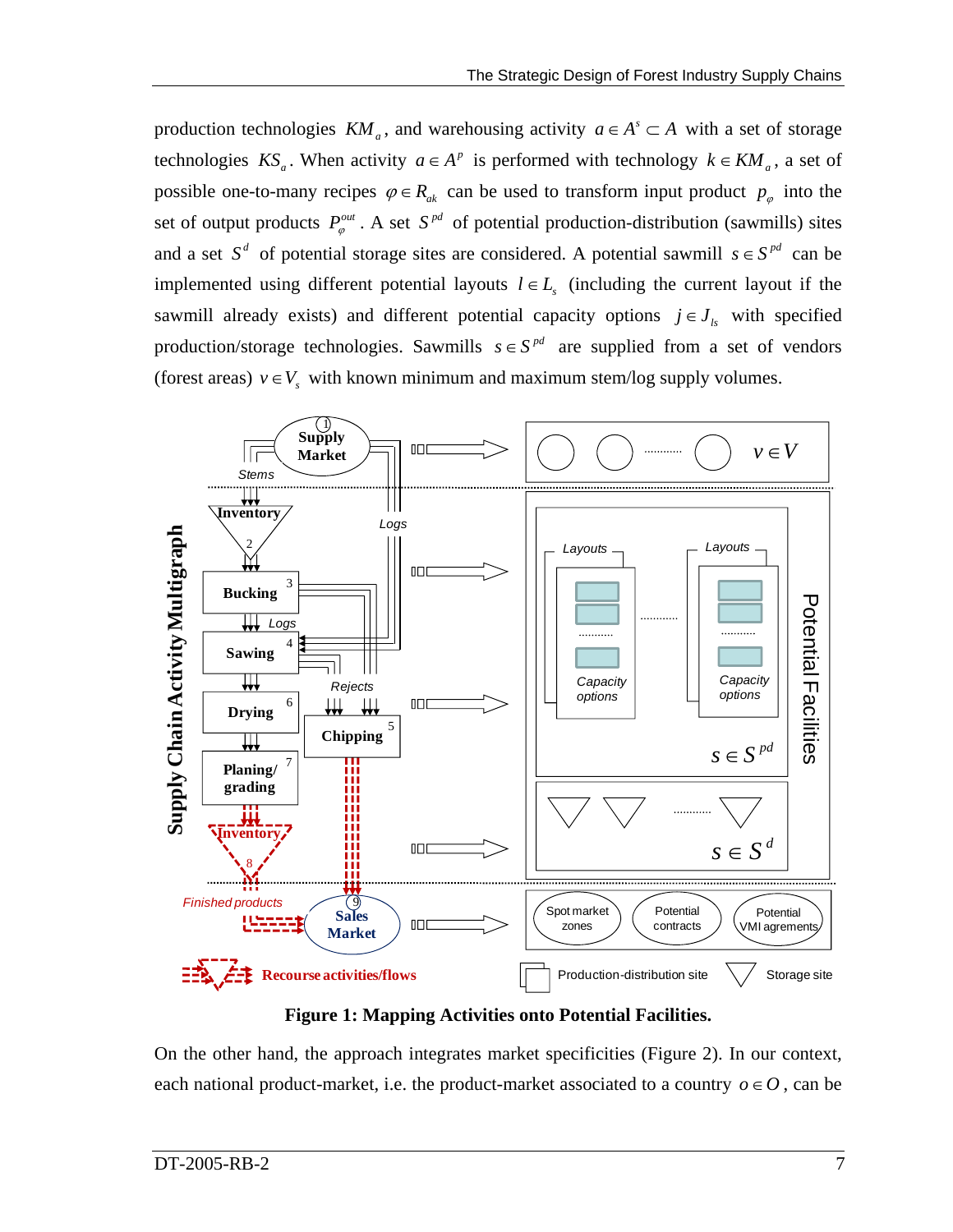partitioned into three sub-markets:

- A set of spot markets  $m \in SM$ <sub>o</sub> characterized each by a product set  $P_m$ , sets of demand zones  $D_{pm}$  and a decreasing price step function defined over a set of levels  $\lambda \in \Lambda_{pm}$ based on a reference price. This reference price is determined by the company using price forecasts based on the historical behavior of the firm prices on the spot market.
- A set of customer contracts  $C_{\rho}$  partitioned into potential contracts  $PC_{\rho}$  and signed contracts  $SC_o$ . A contract  $c \in C_o$  pertains to a product  $p_c$  sold to customer location  $d_c$ .
- A set of Vendor Managed Inventory (VMI) agreements  $VM<sub>o</sub>$  that is also partitioned into potential VMI agreements  $PVM<sub>o</sub>$  and signed VMI agreements  $SVM<sub>o</sub>$ . Under a VMI agreement, the lumber company must keep sufficient inventory at the customer location to guarantee a given fill rate. The products are paid only when the customer takes the lumber out of inventory and, consequently, inventory holding costs are covered by the lumber company. A VMI agreement  $c \in VM$ <sub>o</sub> applies to a product  $p_c$  sold to customer location  $d_c$ .



**Figure 2: Finished Products and Markets.** 

<span id="page-7-0"></span>[Figure 2](#page-7-0) shows finished product families and their corresponding markets. The products associated to contracts and VMI agreements have specific values and end-users: "Machine Stress Rated (MSR)" for contracts with secondary transformation companies and "Premium" appearance for VMI agreements. The added value of contracts and VMI agreements is materialized by a price premium with respect to the spot market price. The price premium is also conditioned by the characteristics of the logistics policy used. The logistics policy concept describes criteria that qualify the company as a potential supplier (qualifiers) and criteria that win contracts on the marketplace (order winners) as proposed by Hill (1994). For contracts, the basic criteria associated to a logistics policy are price and delivery times, and for VMI agreements they are price and fill rate. In order to provide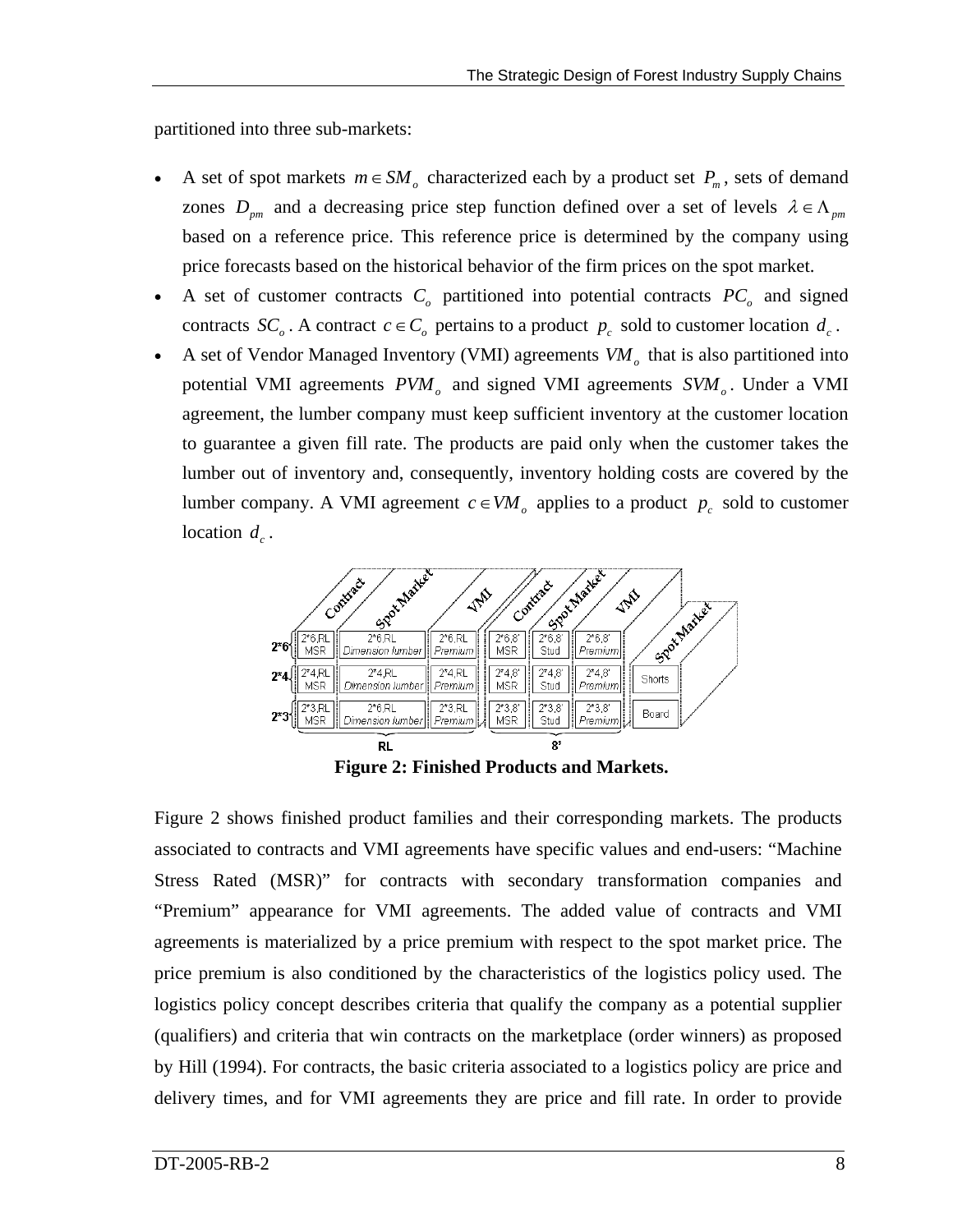good delivery times, distribution centers must be located close to contract ship-to-points, but in order to provide good fill rates, sufficient inventory must be kept by the lumber company at the VMI customer location. A set of logistic policies  $i \in I_c$  is considered for each potential customer  $c \in PC_o \cup PVM_o$ . The spot market can be considered as a recourse which can absorb any amount of product, but for a price decreasing with quantity. Moreover, substitution possibilities allow the manager to downgrade and sell contracts and VMI products on spot markets as discussed in Vila *et al.* (2006).

Signed contracts/agreements yield a deterministic demand to be satisfied but potential contracts/agreements define a stochastic demand process. Customer preferences are captured by econometric discrete choice methods, as presented in Vila *et al.* (2007), from which one can estimate the probability that a contract or a VMI agreement will be signed when a given logistics policy is implemented. Because of competition, it is assumed that potential customers will sign contracts only if the company can demonstrate that it has the resources required to comply with all the clauses of the contracts/agreements. Consequently, the production-distribution network must be designed to satisfy signed contracts and agreements and to be in a position to satisfy some potential new contracts and agreements, knowing that the uncommitted production can be sold on the spot market.

The goal of the company is to design its production-distribution network anticipating the future by simultaneously selecting adequate logistics policies, and by deploying production capacity and locating distribution centers to support these policies. This is done by solving a stochastic programming model with a Monte-Carlo sample average approximation (SAA) method. This model can then be used to investigate all sorts of strategic options, as will be shown in section 4.

## **3.2 The Mathematical Model**

The mathematical model on which the methodology is based is a two-stage stochastic program with fixed recourse (Birge and Louveaux, 1997). The reader may refer to the *Appendix* for a presentation of the detailed mathematical model, as well as to Vila *et al.* (2006 and 2007) for a complete account of the model genesis. The model presented in the *Appendix* was obtained by applying the network design methodology proposed in Vila *et al.* (2007) to the lumber industry supply chain design problem examined in Vila *et al.*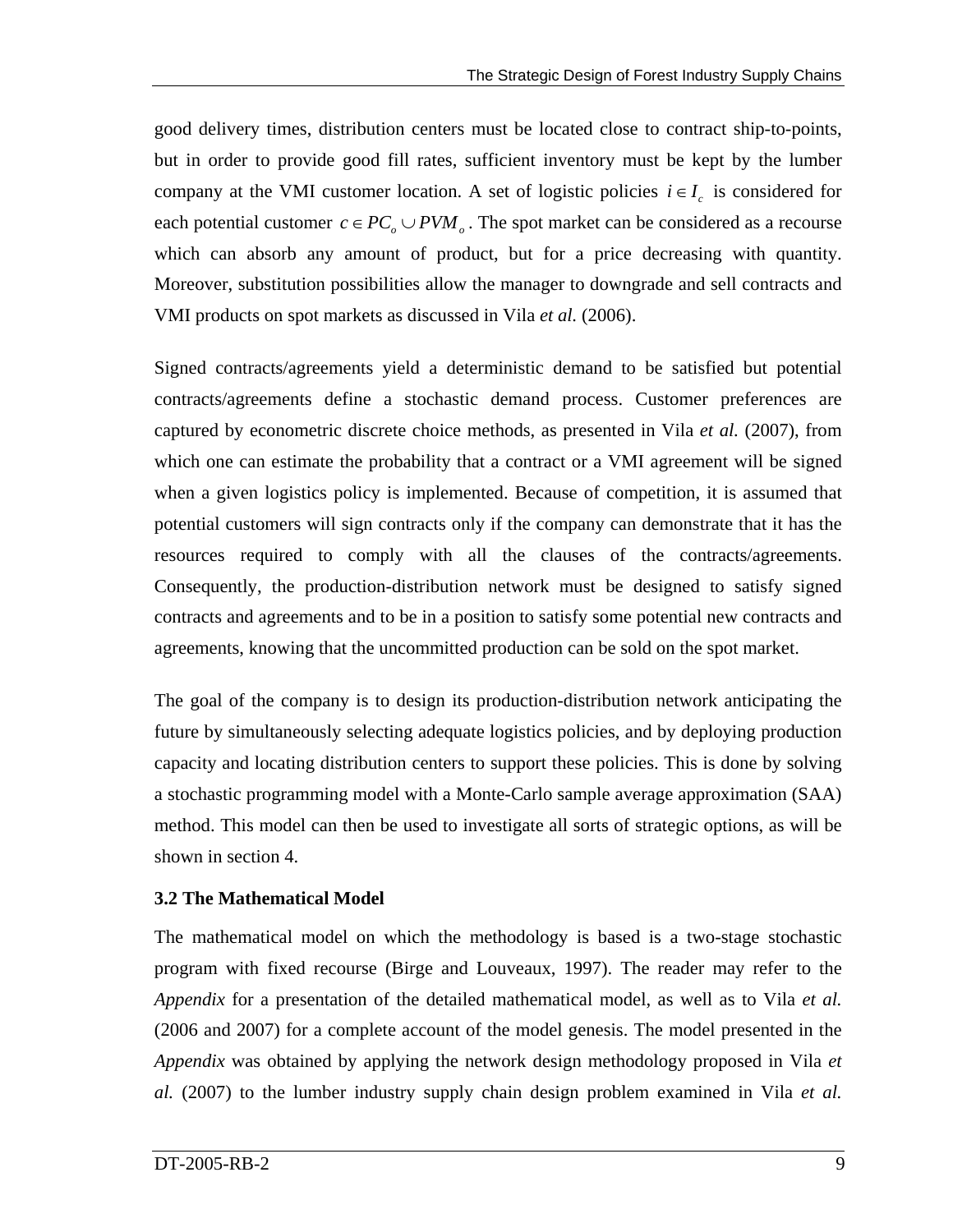(2006). More specifically, it is the equivalent deterministic program obtained when the stochastic program formulated is solved with the Monte Carlo sample average approximation (SAA) method proposed by Shapiro (2003). The following sub-sections discuss the first and second stage decision variables of our stochastic programming model, as well as the model structure, and they provide an outline of the solution method used.

#### *First stage decisions*

The first stage decisions are mostly *strategic* decisions to be implemented to shape the future of the company. As our approach is cross-functional, the strategic decisions concern several departments of the forest company. Strategic *manufacturing* decisions involve layout choices for each of the production facilities, the selection of capacity options, and seasonal opening or shutdown during the seasons  $t \in T$  of the planning horizon for the capacity options selected. Strategic *marketing* decisions essentially correspond to logistics policy choices. Strategic *distribution* decisions concern the selection of the distribution centers to use, among a set of possibilities, in order to satisfy the requirements of logistics policies. This leads to the definition of the following strategic decision variables:

- *Y<sub>ls</sub>* = Binary variable equal to 1 if layout  $l \in L$ <sub>s</sub> is used for production-distribution site  $s \in S^{pd}$  and to 0 otherwise.
- $Y_{0s}$  = Binary variable equal to 1 if production-distribution site  $s \in S^{pd}$  is not used and to 0 otherwise. This variable is included to be able to charge fixed shutting down costs when an existing facility is closed.
- *Y<sub>s</sub>* = Binary variable equal to 1 if potential storage center  $s \in S^d$  is used and to 0 otherwise. Since distribution centers are usually rented, it is assumed that their layout is predetermined.
- $Z_i$  = Binary variable equal to 1 if capacity option *j* is installed and to 0 otherwise.
- $\hat{Z}_{it}$  $\bar{z}$  = Binary variable equal to 1 if capacity option *j* is used during season *t* and to 0 otherwise.
- $\tilde{Z}_i$ = Binary variable equal to 1 if logistics policy  $i \in I_c$ ,  $c \in PC_o \cup PVM_o$  is deployed and to 0 otherwise.

Note that only the previous strategic decisions would be implemented in practice. However, additional decision variables must be incorporated in the model in order to anticipate the impact of the network design on sales revenues, and on supply, inventory, production and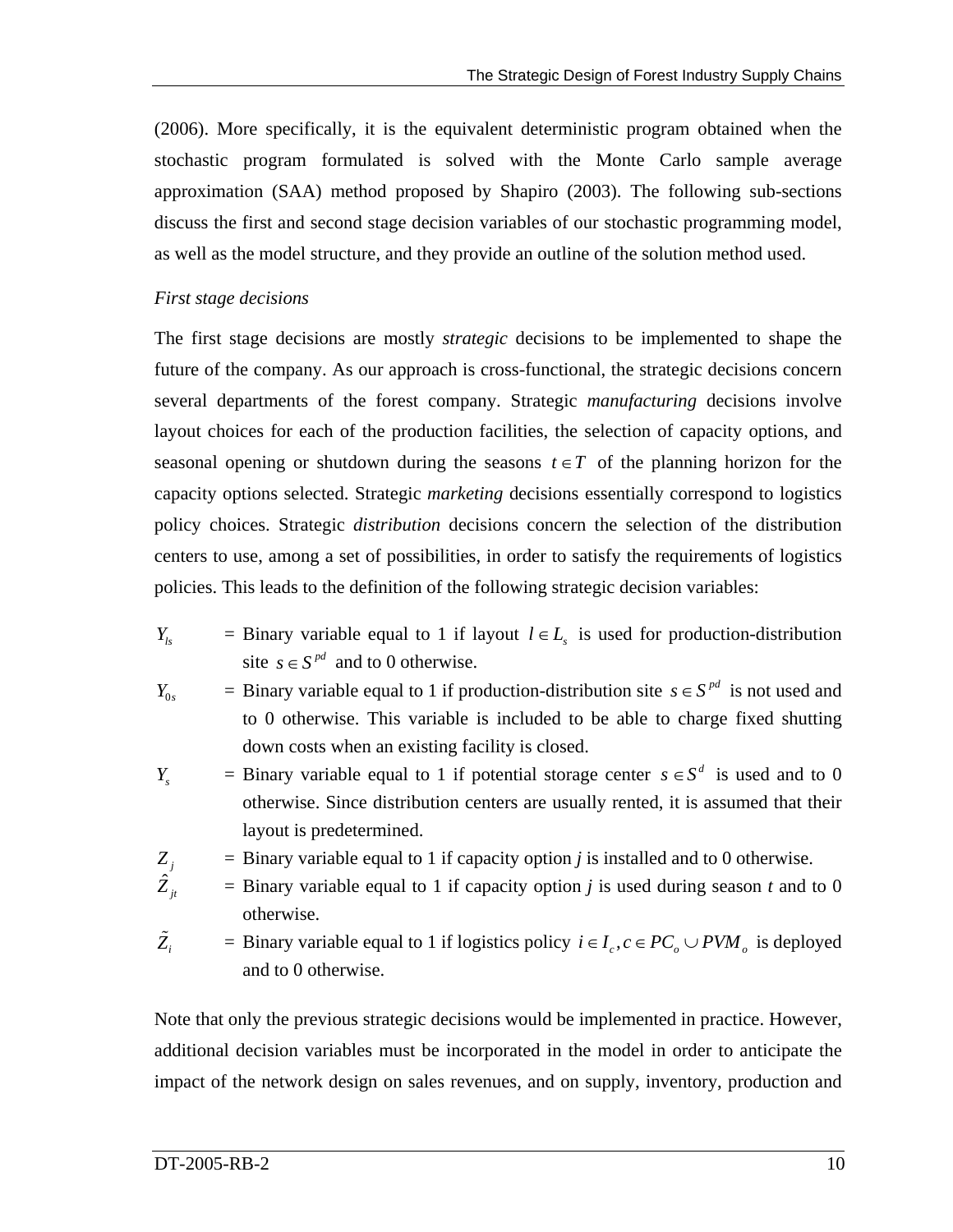transportation costs. In our model, some of these aggregate anticipation variables are considered as first-stage decision variables and others as second-stage recourse variables. The first stage model integrates supply decisions shaping stem and log flows between the forest and the sawmills, inbound transportation decisions depicting the seasonal flow of semi-finished products or bi-products between sawmills, production decisions reflecting the seasonal missions of manufacturing sites, and seasonal inventory level decisions setting end-of-season inventory targets for stems. This leads to the definition of the following anticipation decision variables:

$$
F_{p(n,a)(n',a')t}
$$
 = Flow of product  $p \in P$  between activity  $a \in A$  at location  $n \in V \cup S$  and activity  $a' \neq 8$  at site  $n' \in S$  during season  $t \in T$ .

$$
X_{p_{\varphi}st}^{\varphi} = \text{ Quantity of product } p_{\varphi} \text{ processed with recipe } \varphi \in \bigcup_{a \in A^p} R_{ak} \text{ in production-distribution site } s \text{ during season } t \in T.
$$

$$
I_{p k s t} =
$$
 **Seasonal inventory of raw material** *p* **stored on site** *s* **with technology** 
$$
k \in K S_{s2}
$$
 **at the end of season** 
$$
t \in T
$$
.

It is reasonable to consider these variables as first as opposed to second stage variables in our stochastic model because production in practice is largegy driven by known raw material minimum/maximum supply limits, and because the spot market can absorb any excess production. This also tends to stabilise the mission of production facilities, which is desirable. Finally, at the modeling level, it has the immence adventage that it decreases the number of variables in the model considerably.

#### *Second stage recourse variables*

In order to explain the second stage recourse variables in our stochastic model adequately, the notion of *environment* must first be defined. An environment is one of a set of possible future demand outcomes  $\omega \in \Omega$ . In our context, an environment is described by a vector of binary variables indicating whether the customers would sign a contract/agreement ( $\omega_i = 1$ ) or not ( $\omega_i = 0$ ), for all possible logistics policies  $i \in I$ , as introduced by Vila *et al.* (2007). The notion of environment describes contractual opportunities. Since spot markets are recourses which can be used to absorb any outstanding production, it is not necessary to include the spot market explicitly in the description of an environment. A set of second stage recourse variables is attached to each environment considered. These variables model seasonal finished product inventories, seasonal flows of finished products to distribution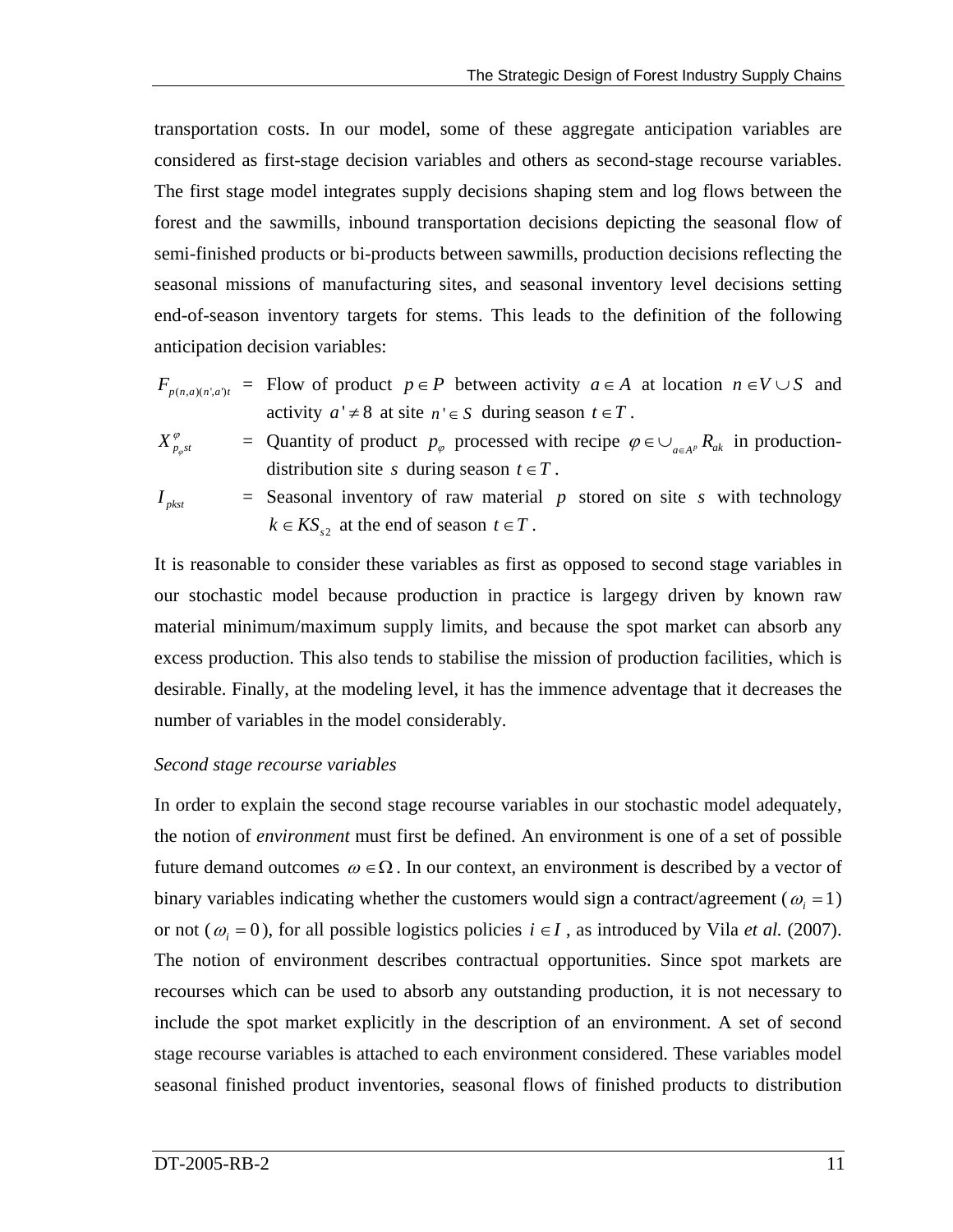centers, and seasonal flows of finished products to markets. More formally, they are defined as follows:

- $F_{p(n,a)(n^2,8)t}(\omega) =$  Flow of product  $p \in P$  between activity *a* at location  $n \in S$  and storage activity 8 at location  $n' \in S$  during season  $t \in T$  for environment  $\omega \in \Omega$ .
- $I_{\text{p,ksf}}(\omega)$  = Seasonal inventory of product  $p \in FP$  stored on site *s* with technology  $k \in KS_{\alpha}$  at the end of season  $t \in T$  for environment  $\omega \in \Omega$ .
- $F_{m'sd\lambda t}(\omega)$  $=$  Outbound flow from site *s* of finished product  $p' \in FP$  used to satisfy the demand for product  $p \in FP$  in spot market zone  $d \in \bigcup_{m \in SM} D_{pm}$ , and sold at the level  $\lambda$  price on the spot market sales price function, during season  $t \in T$  for environment  $\omega \in \Omega$ .

$$
F_{psit}(\omega) = \text{Outbound flow from site } s \text{ of finished product } p \in FP \text{ used to satisfy the demand of product } p_{c(i)}
$$
 in demand zone  $d_{c(i)}$ , when using logistics policy *i* during season  $t \in T$  for environment  $\omega \in \Omega$ , where  $c(i)$  denotes the contract/agreement associated to policy *i*.

#### *The model structure*

The model formulated maximizes expected corporate profits for a multinational company. First, the operating income for each country  $o \in O$  is calculated: total revenues and costs for each facility and logistics policy costs are taken into account. Facility revenues come from outflows to other sites and to demand zones. Facility costs include inbound flow costs (inflow transfers, raw materials and receptions from other sites), site related costs (facilities and capacity options fixed costs, production and handling costs, holding costs of order cycle stocks, safety stocks and seasonal stocks), and the costs of outflows to other sites and demand zones. The maximization of this objective function is subject to several first-stage and second stage constraints, namely:

- First stage constraints:
	- o Supply market constraints (1, 2, 3)
	- o Facility layout, space and exclusive options constraints (4, 5, 6)
	- o Seasonal capacity option usage constraints (7)
	- o Production activities flow equilibrium constraints (8, 9)
	- o Storage activities inventory accounting constraints (10, 11)
	- o Production and storage capacity constraints (12, 13)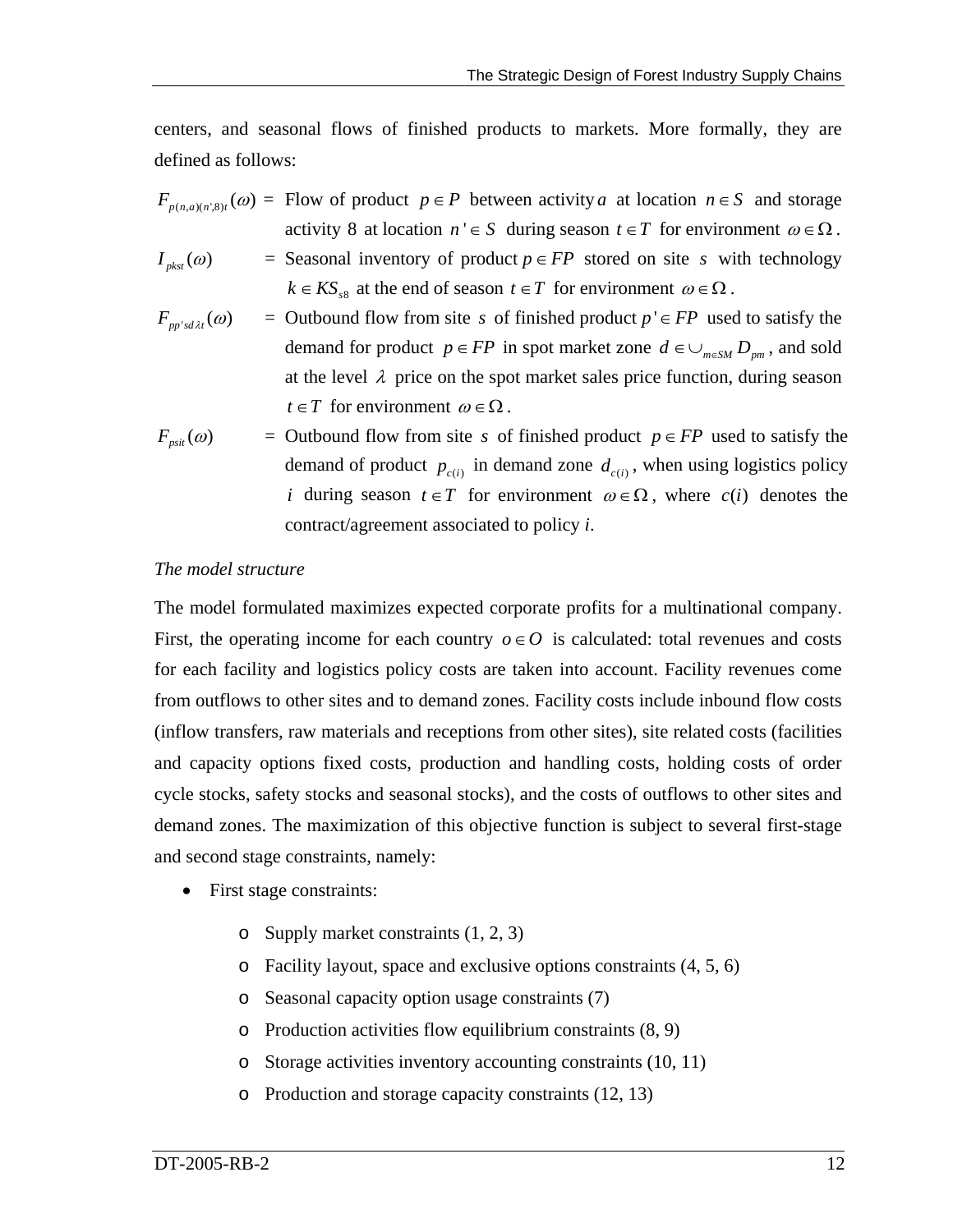- Second stage constraints:
	- o Production activities flow equilibrium constraints (15, 16)
	- o Storage activities inventory accounting constraints (17)
	- o Storage capacity constraints (18, 19)
	- o Sales market constraints (20, 21, 22, 23)

The numbers between brackets in this list refer to the correspounding constraints in the *Appendix*. The resulting equivalent deterministic model is a very large scale mixed integer program.

### *Sample average approximation (SAA) solution method*

The reader is referred to Santoso *et al.* (2005) for a detailed description of the Sample Average Approximation (SAA) method for solving stochastic programs, and to Vila *et al.* (2007) for its application to supply chain network design problems. In the model previously defined, the number of environments  $\omega \in \Omega$  to take into account could be huge. The essence of the SAA method is that instead of taking all these environments into account explicitly, it restricts itself to a sample of *N* environments,  $\Omega_N \subset \Omega$ , generated with Monte-When generating environment  $\omega$ , for each customer  $c \in \bigcup_{o \in O} (C_o \cup VM_o)$ , this method Carlo sampling methods, using the probability that contracts/agreements will be signed. defines the subset  $I_c(\omega) \subset I_c$  of logistics policies which would lead to a signed contract/agreement if implemented. Each of the *N* environments thus generated have an equal probability of occurrence, 1/*N*, which simplifies the computation of expected profits considerably.

The approach involves the solution of the SAA program for *M* different samples of size *N*. This implies that *M* different near-optimal feasible designs could be obtained and the questions to answer are then: which design is the best and how close is it to the true optimum? To answer these questions, a better estimate of the true expected value of the designs found is calculated with a Monte-Carlo evaluation based on a sample of size *N* ' much bigger than *N*. This is done by fixing the strategic binary first stage decisions  $(Y_{l_s}, Y_{0_s}, Z_j, \hat{Z}_j, \tilde{Z}_i)$  and by solving the resulting linear programs for the sample of size N'. Statistical lower and upper bounds on the true value of the optimal solution of the stochastic program must also be calculated to estimate the optimality gap of the solutions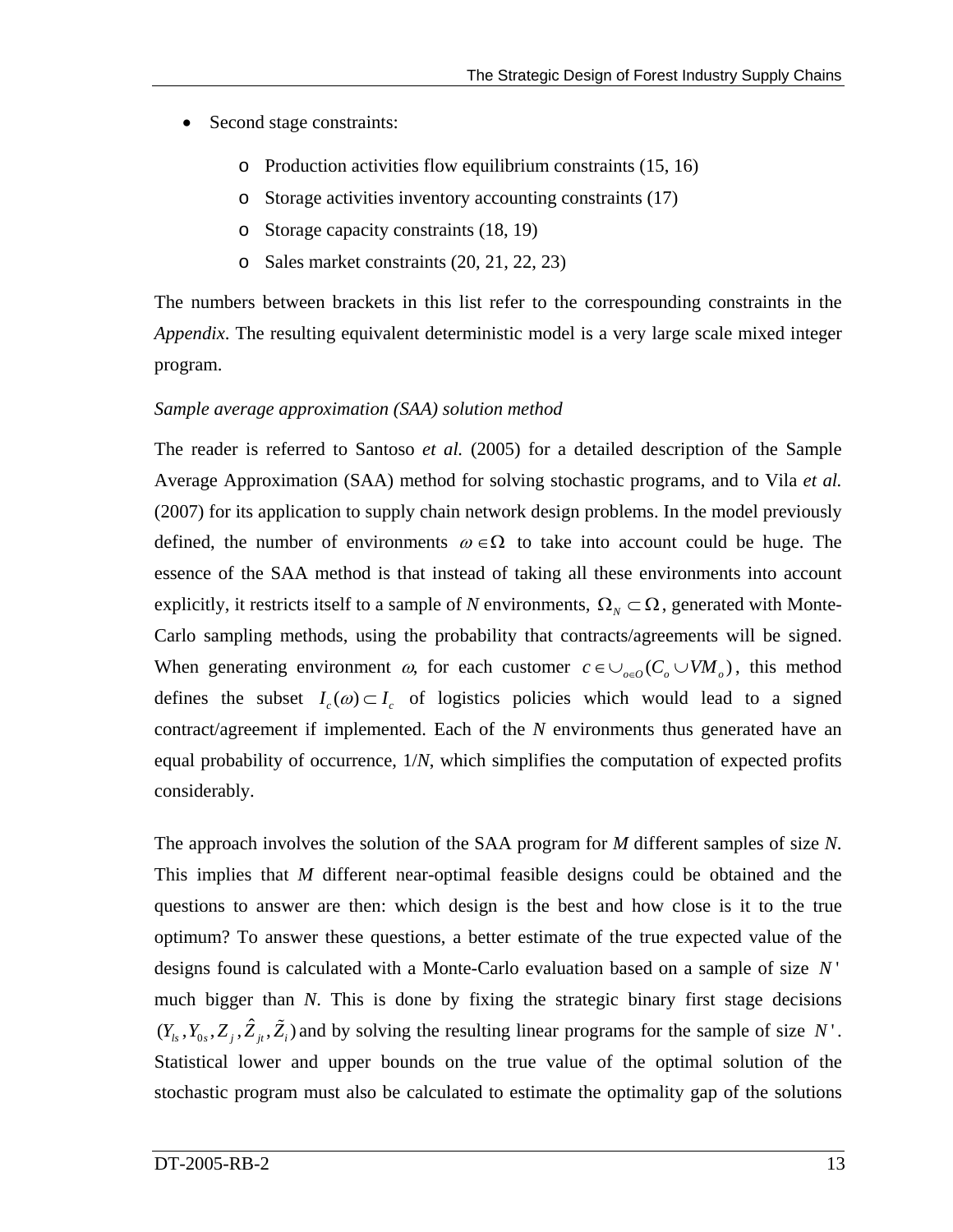obtained. The number of first stage constraints is independent of the size (*N*) of the environment sample  $\Omega_N$  selected for the SAA program. However, the number of second stage constraints (22) grows almost proportionally with the size of the sample.

## **4 Experimental Evaluation**

## **4.1 Experimental Design**

Virtu@l-Lumber, a realistic case, was built based on typical production-distribution network design problems encountered in the forest products industry of the province of Quebec. It was developed in order to test the applicability and feasibility of our approach. The main strategic options considered in the case are presented in [Figure 3](#page-14-0). Each sawmill has two layouts with their respective capacity options as well as seasonal shutdown or opening options. Note that the supply costs of the River mill are very expensive in comparison to the Mountain and Valley mills. The distribution network is constituted of seven potential distribution centers. The reference market price of softwood lumber is assumed equal to \$450/tbf (thousand board feet). The American and Canadian markets are made up of four spot markets, one signed and seven potential contracts, and one signed and six potential VMI agreements. The probabilities of getting the various contracts/agreements considered were randomly generated. In practice, they would be estimated using discrete choice econometric models (Ben-Akiva and Lerman, 1985; Louviere *et al.*, 2000). On the whole, as explicited in Figure 3, 21 potential logistics policies describing pricing and delivery relationship options were defined. For this set of policies, the number of possible environments  $|\Omega|$  is about two millions ( $2^{21} \approx 2000000$ ). Consequently, the need to use the SAA method was deemed justified, even for this moderate size case.

In order to test the mathematical model on the Virtu@l-Lumber case, a plan of experiment was elaborated. Each problem in the experiments was solved with the SAA method using five independent samples of twenty-five environments ( $M = 5$ ,  $N = 25$ ), which means that at most five different designs could be obtained for a given problem. In order to determine the best design, an estimate of the true expected value of the solutions was calculated through a Monte-Carlo evaluation based on a sample size  $N' = 100$ . In practice, instead of using stochastic programming, logistic network designs are often based on the solution of deterministic models with an average demand. In order to compare these two approches in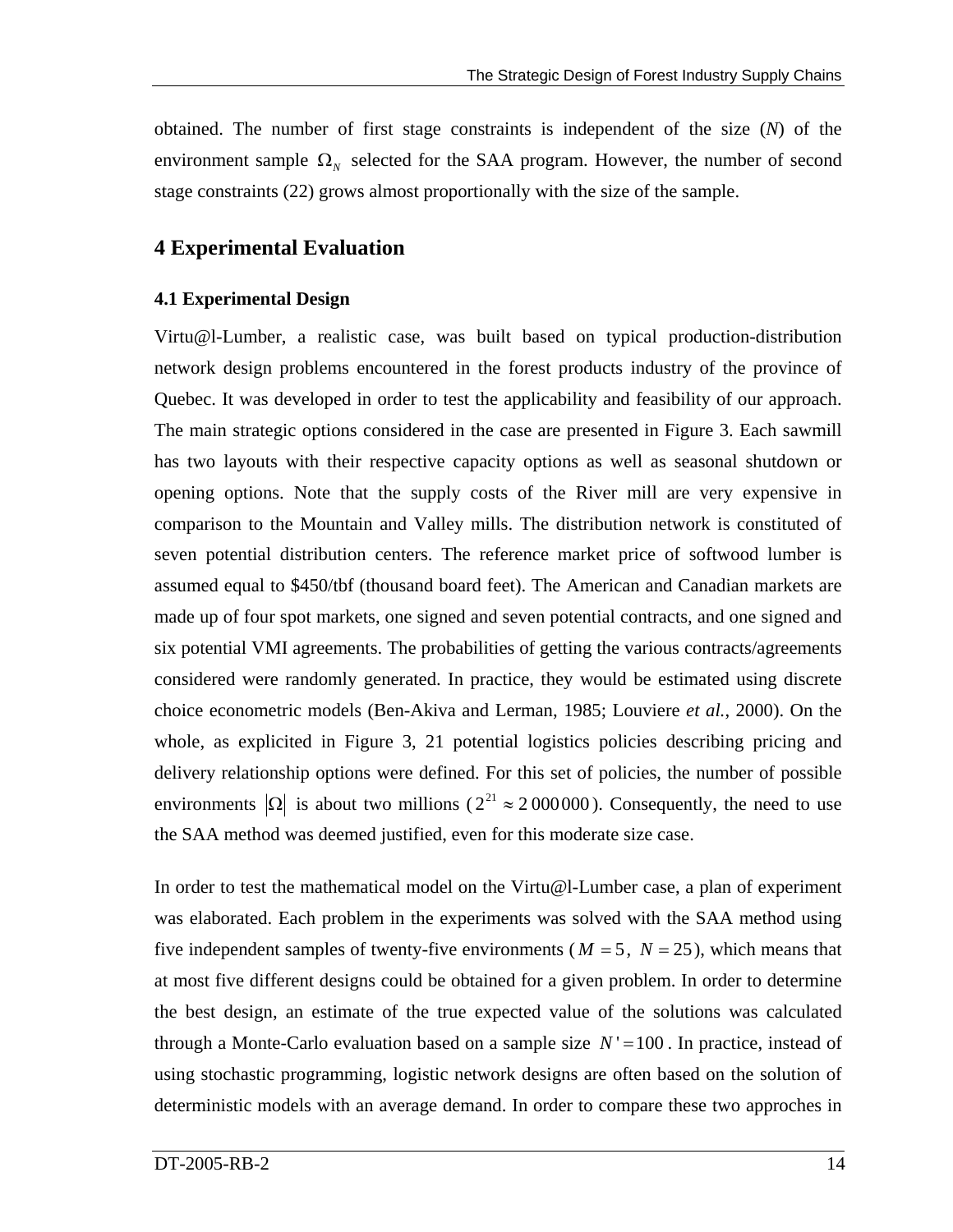our experiments, a deterministic MIP based on average demand was solved for each case considered. An estimate of the expected value of the solution thus obtained was also calculated with the Monte-Carlo method using a sample of size  $N' = 100$ .



**Figure 3: Supply Chain and Markets of the Virtu@l-Lumber Case.** 

<span id="page-14-0"></span>In the following sections, the use of the models to contribute to the solution of various management problems is examined. The impact of price differentials between market segments on the production-distribution network structure and on the number of contract signatures is analyzed first. Subsequently, different issues such as the adaptation of the enterprise to dramatic modifications in forest policy and the evaluation of acquisition and rationalization scenarii are studied using the model.

## **4.2 Impact of Market Segments Price Differences**

#### *Spot market vs Contract/VMI prices differential*

The impact of a price differential between the sport market and contracts (or VMI agreements) on the logistics policies selected are first studied. Figure 4 illustrates the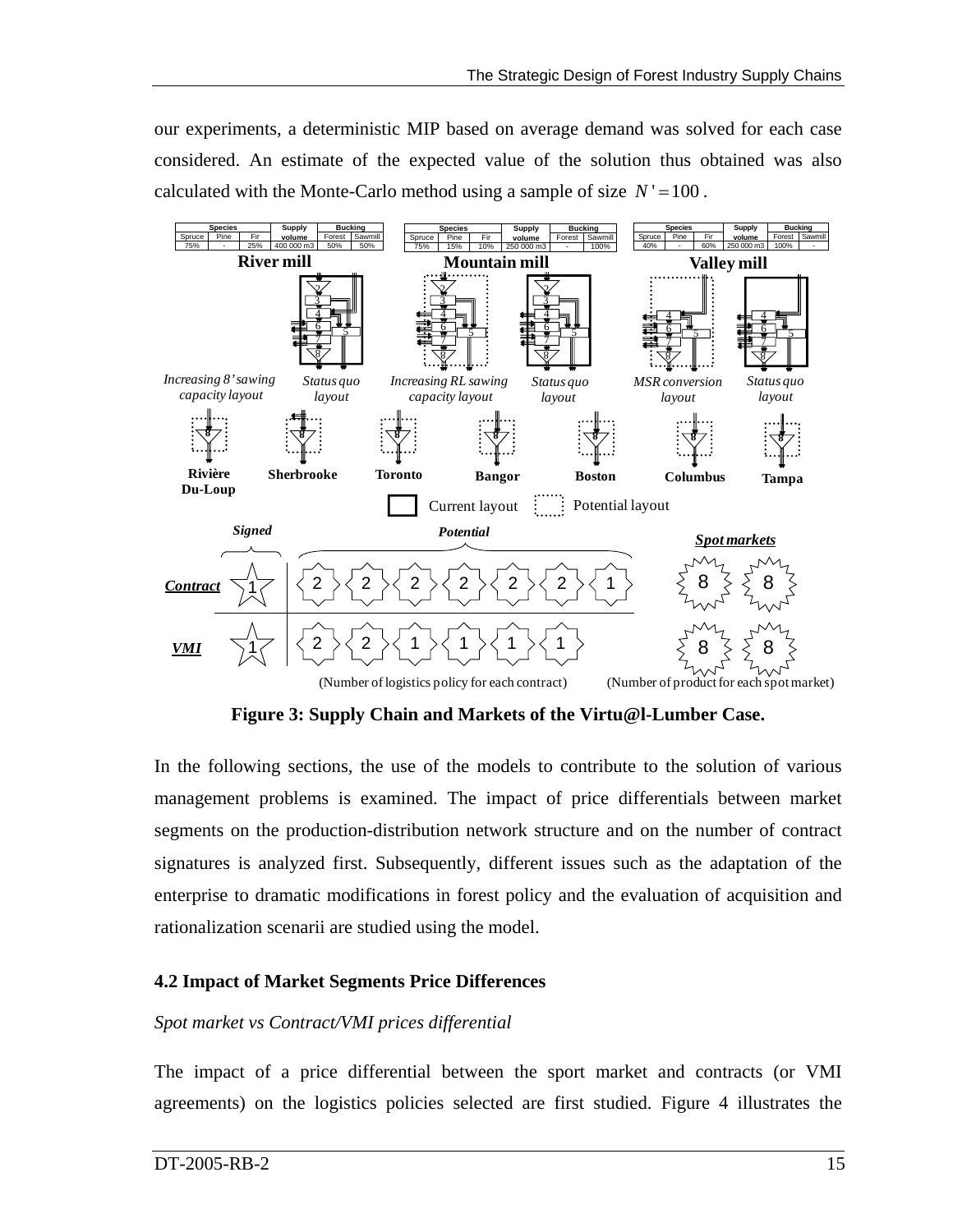evolution of the number of deployed logistics policies as a function of the spot vs contract/VMI prices differential when the average demand model is used. This average demand model is obtained by replacing the random contract demand quantities by their expected value. Figure 5 shows the behaviour of the solution recommended when the SAA method is used to solve the stochastic programming model.

It can be seen that the SAA method deploys less policies than the average demand model. The evolution of total deployed logistics policies with price differentials is similar for the two approaches, but the SAA method prefers to sign VMI agreements rather than contracts. Signing a large number of contracts is not necessarily efficient, as shown in [Figure 6](#page-15-0). It appears that the difference in the expected value of the designs provided by the two modeling approaches is quite large, which justifies the use of stochastic programming in order to take customer preferences into account adequately.



**Figure 4: Average Demand Model.** Figure 5: SAA Method.





<span id="page-15-0"></span>**Figure 6: Expected Values for the Average Demand Model vs the SAA Method.**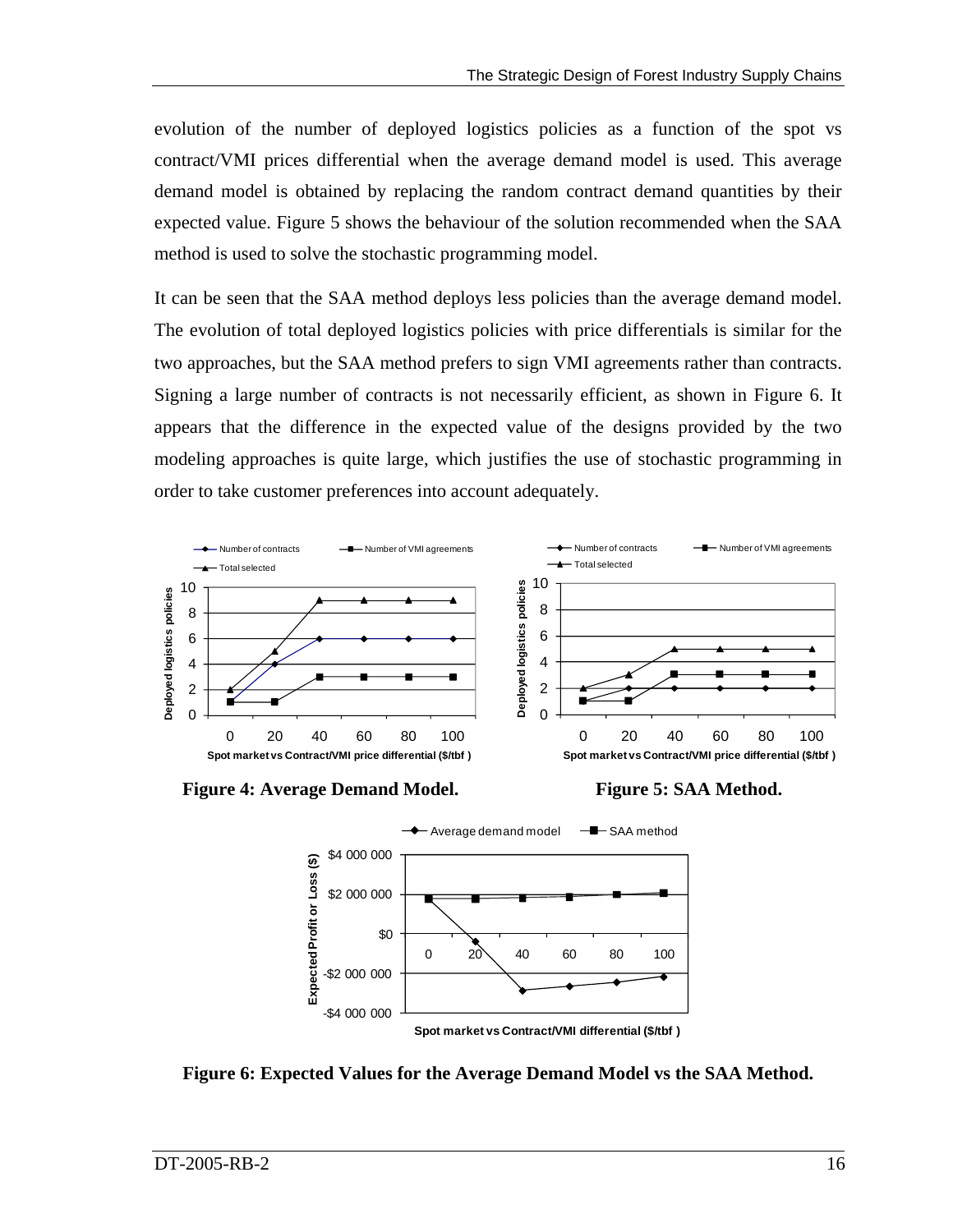## *Spot-VMI vs Contract prices differential*

As explained in the methodology and in the previous section, price differentials are key drivers to design marketing strategies. In order to better understand the specific role of the differential between spot markets and contract prices on the supply chain, four new potential contracts are added. The Valley mill is assumed to be the only site allowed to ship products to these four new locations. Moreover, the price for VMI agreements is assumed equal to the spot market price: then, the impact of the "spot-VMI versus contract prices differential" is studied.

Figure 7 and Figure 8 show the evolution of the number of deployed logistics policies and the layout of the Valley mill for the designs obtained, respectively, with the average demand model and the SAA method. In both cases, as could be expected, the number of VMI agreements remains constant and corresponds to the agreement signed initially (see [Figure 3](#page-14-0)). The layout and the mission of the Valley mill evolve in three phases for the solutions provided by the average demand deterministic model:

- 1. In the \$0-20/tbf range, the *Status quo* layout is optimal, and the sawmill produces as usual.
- 2. In the \$40-80/tbf range, the *Status quo* layout remains optimal but some logistic policies are deployed for the four new potential contracts considered. The sawmill produces as usual and becomes the distribution center from which the products to the new contract customers are shipped. Indeed, Valley mill is the only site to ship products for these profitable contracts.
- 3. For a \$100/tbf differential, the Valley mill layout changes and the mill produces and ship the products for the new profitable signed contracts.

Figure 9 shows the results of the evaluation of the expected value of the solutions obtained with the two solution methods. It shows that the average demand model often proposes solutions which are not feasible for some of the environments  $\omega \in \Omega^N$ . Indeed, the four potential contracts added to the initial configuration require large production quantities. The average environment considers average demand contracts, which yield demand levels lower than to the true demand of several environments. The supply chain designs obtained with the average demand model are thus often infeasible for the true demand of the contracts selected randomly by the Monte Carlo sampling method. On the other hand, the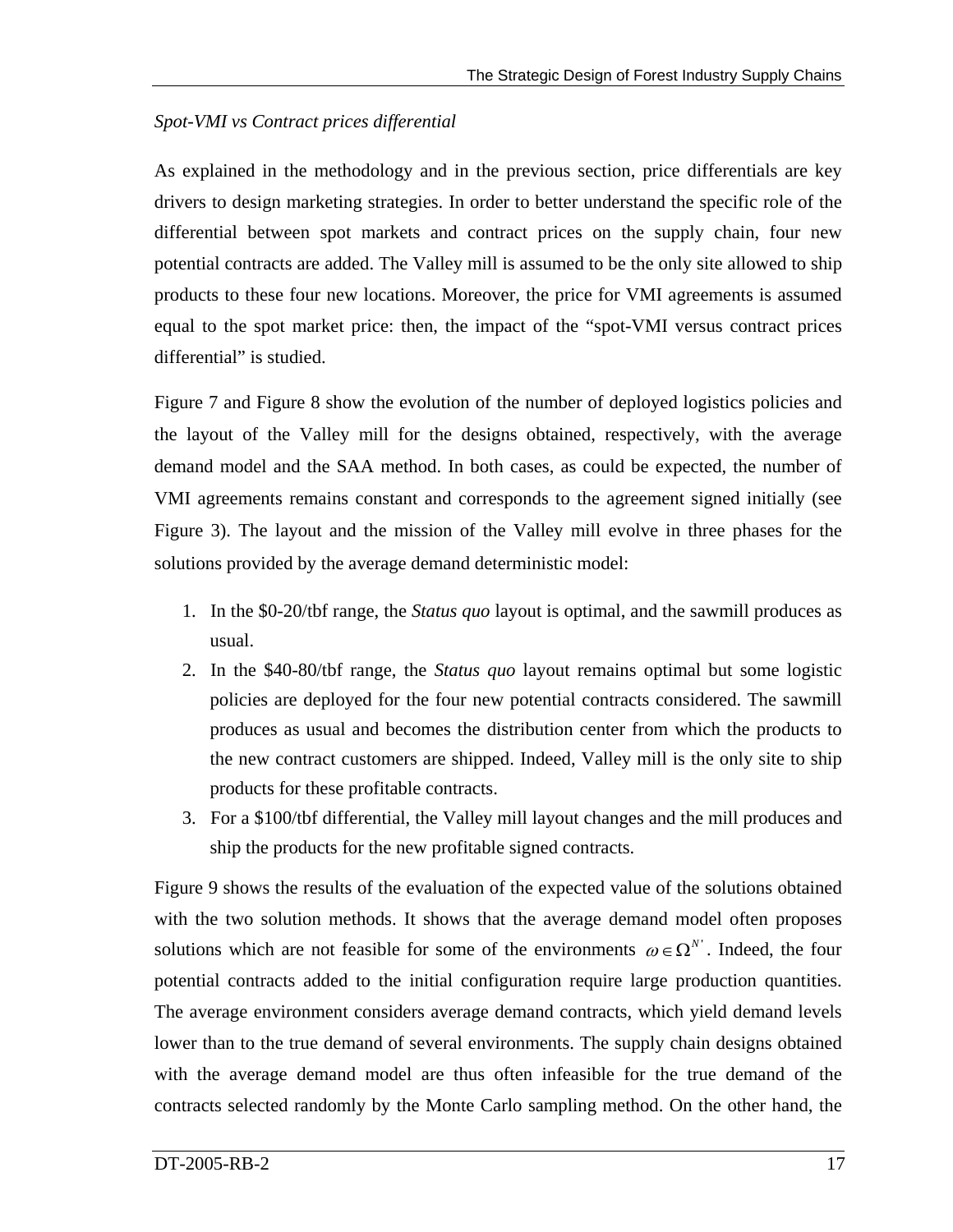SAA method proposes efficient feasible designs. These results are a convincing argument for using a stochastic programming model considering the variability in demand patterns explicitly, instead of a static deterministic model.



**Figure 7: Average Demand Model Solutions.** 







**Figure 9: Expected Values for the Average Demand Model vs the SAA Method.**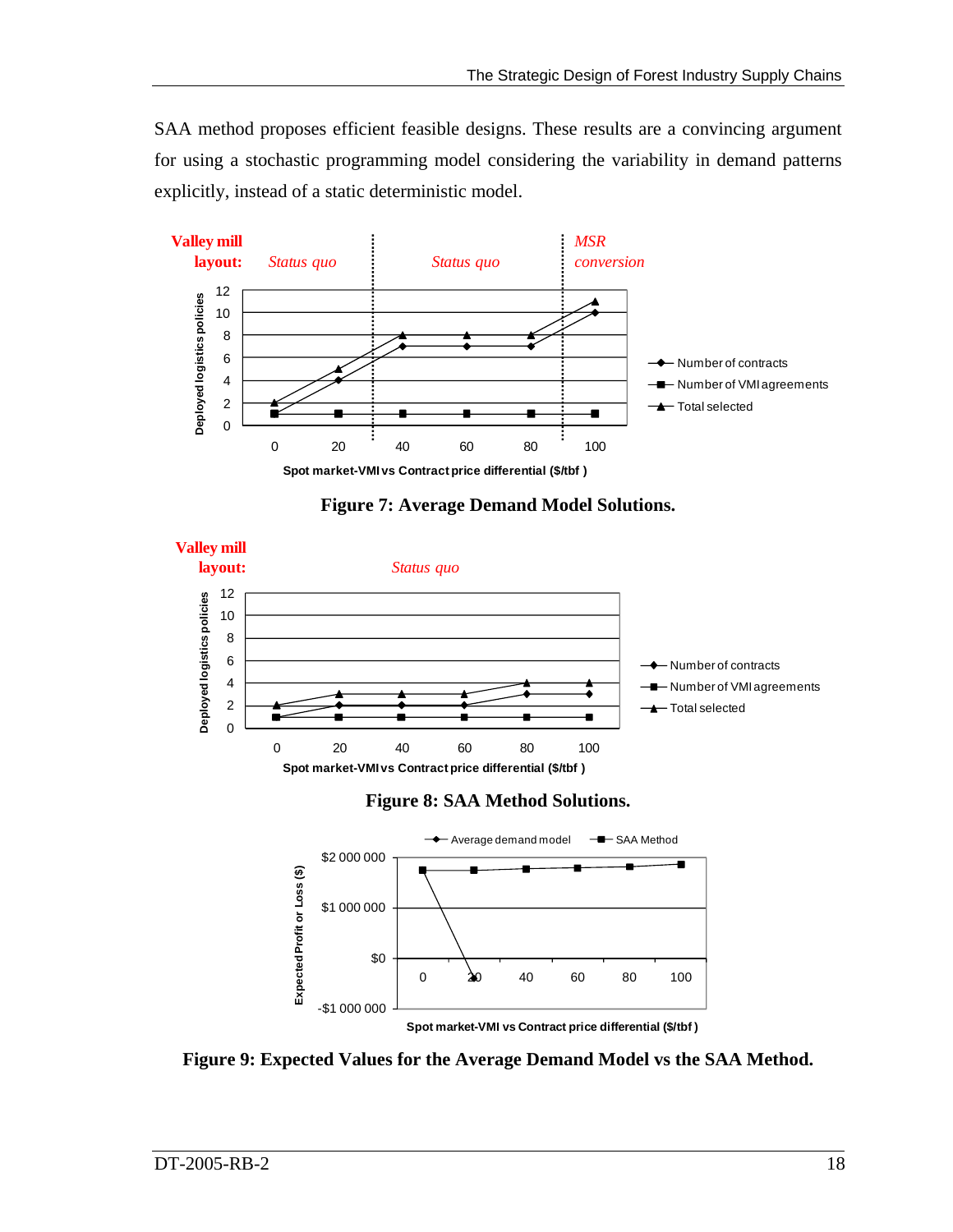#### **4.3 Adaptation to Changes in Forest Policy**

This section aims at studying the impact of some eventual modifications in Quebec's forest policy by using the proposed mathematical modeling approach. In the province of Quebec, about 90 percent of commercial forests are on public land. Hence, forest policy is of major importance for taking strategic decisions on the supply side of softwood lumber companies. In our model, the constraints imposed by the actual legislation in Quebec are the following:

$$
\sum_{p \in P_1^{out} \cap P_a^{in}} F_{p(v,1)(s,a)t} \le b_{v(s,a)t}^{\max} \quad a \in A_1^{out}, s \in S^{pd}, v \in V_s, t \in T
$$

$$
\sum_{t \in T} \sum_{a \in A_1^{out}} \sum_{p \in P_1^{out} \cap P_a^{in}} F_{p(v,1)(s,a)t} \ge b_{vs}^{min} \quad s \in S^{pd}, v \in V_s
$$

where,

 $A_a^{out}$  = Set of immediate successors of activity *a* ( $A_a^{out} \subset A$ ).

- $P_a^{in}$  = Input product families of activity *a* ( $P_a^{in} \subset P$ ).
- $P_a^{out}$  = Output product families of activity  $a ( P_a^{out} \subset P )$ .
- $b_{v(s,a)t}^{\max}$ = Upper bound on the seasonal shipments of raw material between source *v*∈*V* and activity  $a \in A_1^{out}$  on site  $s \in S^{pd}$  for season *t*.

$$
b_{\nu s}^{\min} = \text{Minimum annual level of raw material to be shipped between source } \nu \in V
$$
  
and site  $s \in S^{pd}$  in order to comply with governmental supply contracts.

Constraints 1) state that the seasonal supply is restricted to a maximum quantity. Constraints 2) rule that each sawmill has to consume a minimum annual volume of wood from its supply agreement signed with government. Note that when  $b_{\nu s}^{\min} > 0$ , these constraints implicitly force the company to keep mill *s* open, even if it is not profitable. Moreover, inter-sawmill supply flows are forbidden.

All of the following experiments assume that the reference price is of \$450/tbf and the Spot vs contract-VMI price differential is equal to \$40/tbf. This base case scenario is called scenario #0. Table 1 presents the alternative scenarii examined and the main results obtained by solving the proposed model with the SAA method.

#### *Supply decrease*

Recently, the Quebec government, after a thorough review of its forest practices in a public Commision, reduced the Annual allowable cut (AAC) by 20 %, hence reducing the log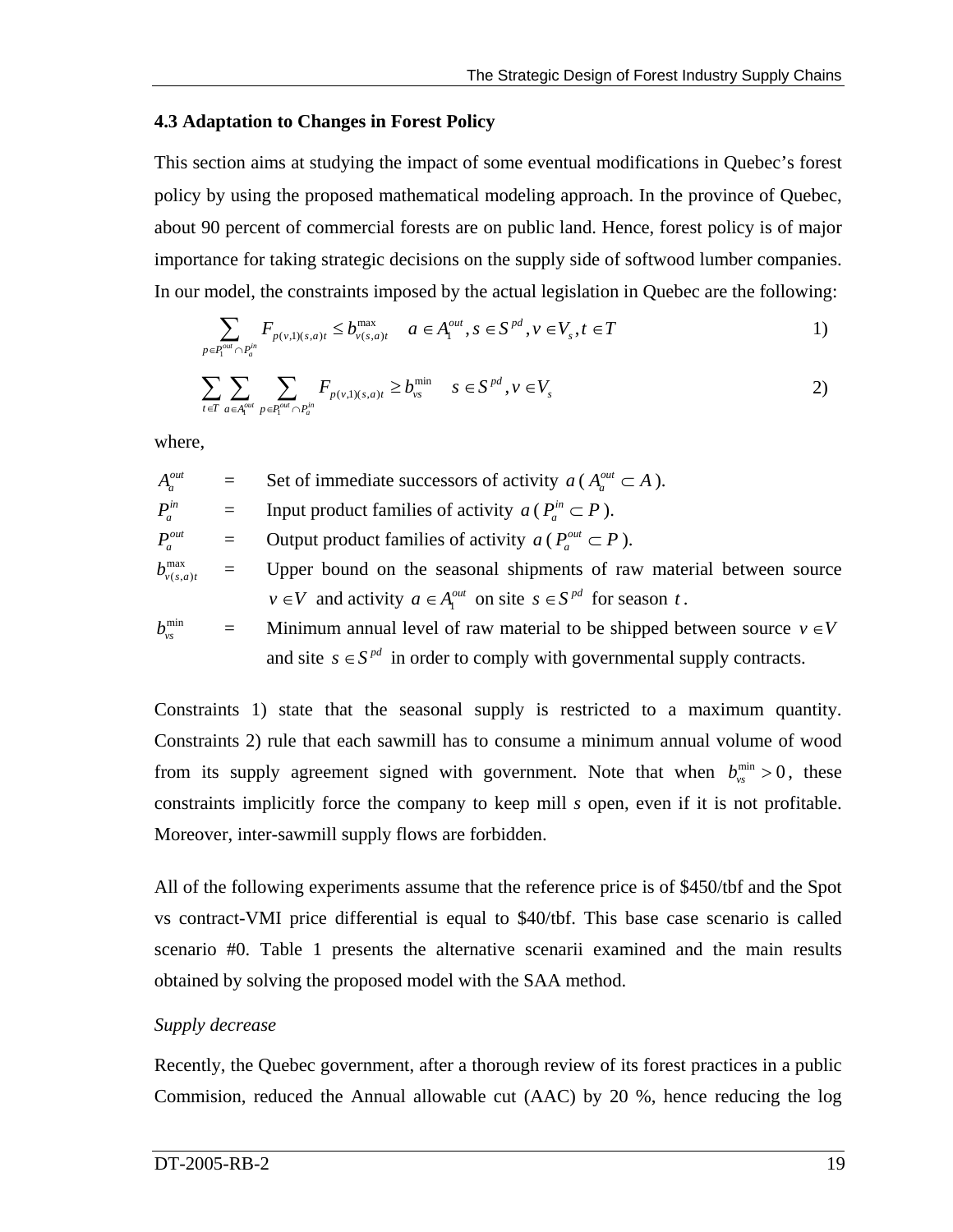supply for each sawmill. Taking this change in forest policy into consideration, scenario #1 is devised to represent a corresponding decrease in seasonal supply. The upper bounds  $b_{v(s,a)t}^{\text{max}}$  on the seasonal shipments of raw material between forest and sawmill for scenario #1 are derived from the data of scenario #0 by calculating  $b_{\nu(s,a)t}^{\max}(\text{#1}) = b_{\nu(s,a)t}^{\max}(\text{#0}) \cdot (1-0.2)$ . In this context, we also assume that the manager would be allowed to close some sawmills without loosing its supply agreement with government, which is acheived by the relaxation of equations 2), i.e by setting  $b_{vs}^{min}(#1) = 0$ .

|     | <b>Experiments</b>                                                                                                                                                                                  | <b>Results</b>              |                             |                      |                  |
|-----|-----------------------------------------------------------------------------------------------------------------------------------------------------------------------------------------------------|-----------------------------|-----------------------------|----------------------|------------------|
| ID  | Description                                                                                                                                                                                         | Production                  | DC                          | <i>Markets</i>       | Value            |
| #() | Reference price $=$ \$450/tbf<br>Spot vs contract/VMI price differential $=$ \$40/tbf                                                                                                               | Valley<br>Mountain<br>River | <b>Boston</b><br>Sherbrooke | 2 contracts<br>3 VMI | \$1782499        |
| #1  | Scenario #0 with:<br>$b_{v(s,a)t}^{\text{max}}(\#1) = b_{v(s,a)t}^{\text{max}}(\#0) * (1-0.2)$ in 1)<br>$b_{\rm ws}^{\rm min}(\#1) = 0$ in 2)                                                       | Valey<br>Mountain           | <b>Boston</b><br>Sherbrooke | 2 contracts<br>2 VMI | \$ 3 7 1 3 5 4 3 |
| #2  | Scenario #1 with supply flows:<br>$V_{\text{Value}}$ (#2) = {Valley, Mountain, River}<br>$V_{River}(\#2) = \{Valuey, Mountain, River\}$<br>$V_{Mountain}(\text{\#2}) = \{Valley, Mountain, River\}$ | Valey<br>Mountain           | <b>Boston</b><br>Sherbrooke | 2 contracts<br>2 VMI | \$ 3 709 565     |

**Table 1 : Forest Policy Modification Experiments Results.** 

After applying the SAA method, the expected value of the design selected for scenario #1 becomes twice as much as for the design selected for scenario #0, as seen in Table 1. As a result, River mill is shut down because its wood supply is too expensive: this saves seasonal and yearly fixed costs, as well as operations costs. However, the other two sawmills produce for the markets because they are profitable. The VMI logistics policies selected decrease, which leads to a decrease in the volume of production.

#### *Inter sawmill supply transfers*

Scenario #2 is derived from scenario #1. It evaluates the effect of allowing supply flows between sawmill forests in order to allow for more flexibility. In the current forest policy, the contractual agreement with enterprises specifies that each public forest management unit (PFMU) must be linked to a specific sawmill. This constrainst is very controversial at the moment and Scenario #2 evaluates the impact of relaxing it. In the model, this is specified through the definition of the set  $V<sub>s</sub>$  of vendors which can supply sawmills. In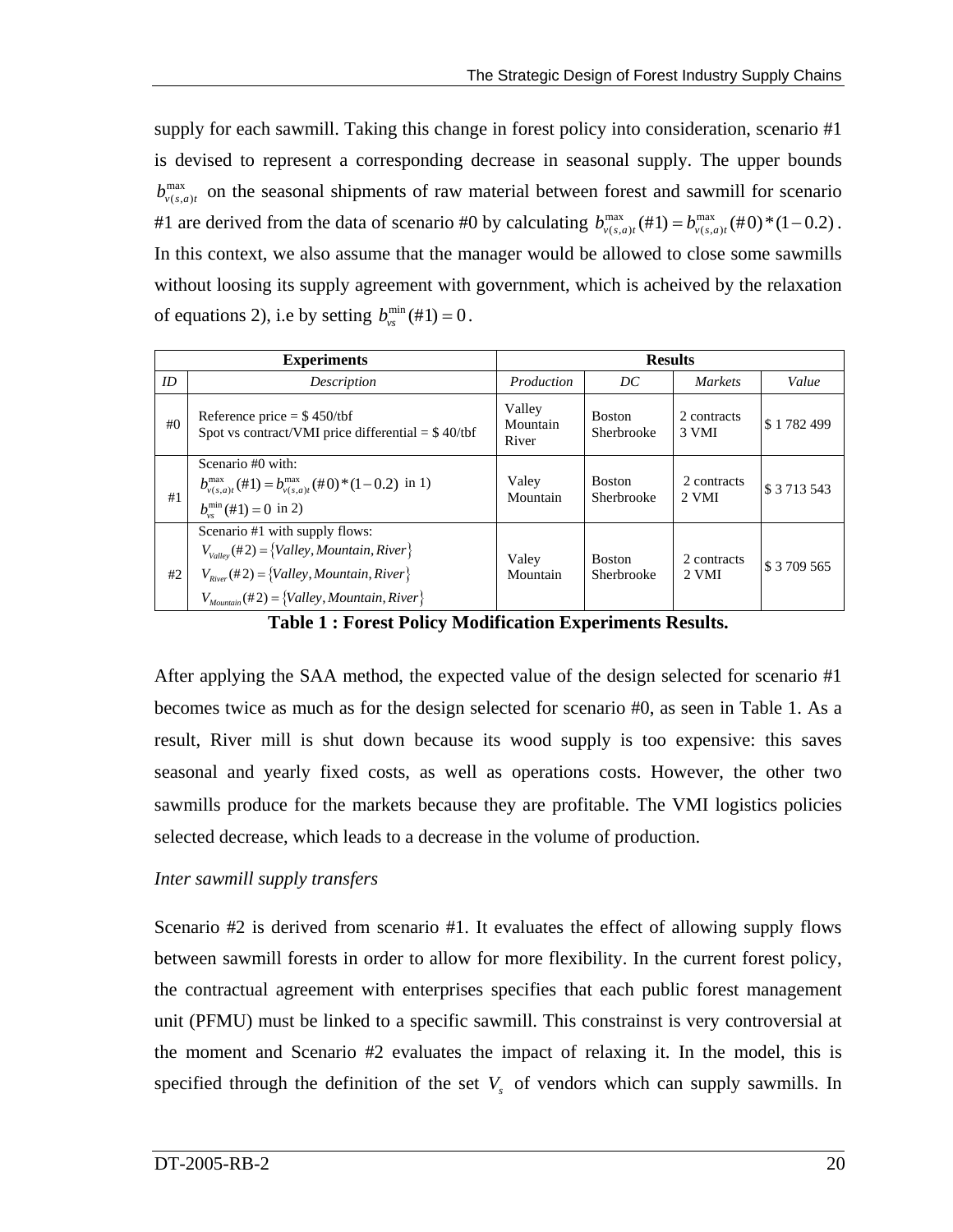scenario #1, for example, the supply set of Valley mill is restricted to  $V_{\text{valley}}(\#1) = \{Value\}$ , forest and also from the River and Mountain PFMU, i.e.  $V_{\text{valley}}(\#2)$  = i.e. to the PFMU of Valley mill. In scenario #2, Valley mill can receive supply from its own  ${Valley, Mountain, River}$ . The design obtained by the SAA analysis for scenario #2 is identical to the one from scenario #1. Indeed, the River mill shuts down and the two other mills keep producing. There is no supply flow between forest and non-associated sawmills. This result is explained by long distances between the forests and sawmills: in the case considered, it is not profitable to proceed with transfers. However, it should be kept in mind that the permission to transfer wood supply allows a new degree of freedom to the manager to organize its production-distribution network. Other conditions of mill to forest distances and transportation costs would lead to the use of supply transfers, and generate significant differences between Scenario #1 and #2.

#### **4.4 Evaluation of Acquisition and Rationalization Scenarii**

This section studies acquisition and rationalization scenarii in order to take advantage of network synergies, considering the fact that, in practice, production equipment can be moved from one mill to another. To do this, scenario #2 is modified by adding the opportunity to acquire a sawmill, called Lone Patch, and to merge it with River mill. Figure 10 exposes the resulting sawmill network: two new potential *rationalization* layouts are considered at the Lone Patch mill (*A merger layout*) and at the River mill (*B merger layout*), respectively. The additional options considered are the following:

- Not acquiring the Lone Patch mill, which would result if the model does not select any of the layouts associated to Lone Patch;
- Acquiring Lone Patch and operating it as is at its current site, which would result if the model selects the Lone Patch *Status quo layout*;
- Acquiring Lone Patch and merging it with the River mill by moving all the equipment of the later to the Lone Patch mill location, which would result if the *A merger layout* is selected;
- Acquiring Lone Patch and merging it with the River mill by moving all the equipment of the former to the River mill location, which would result if the *B merger layout* is selected.

Moreover, the company can take advantage of inter-sawmill supply flows, as for scenario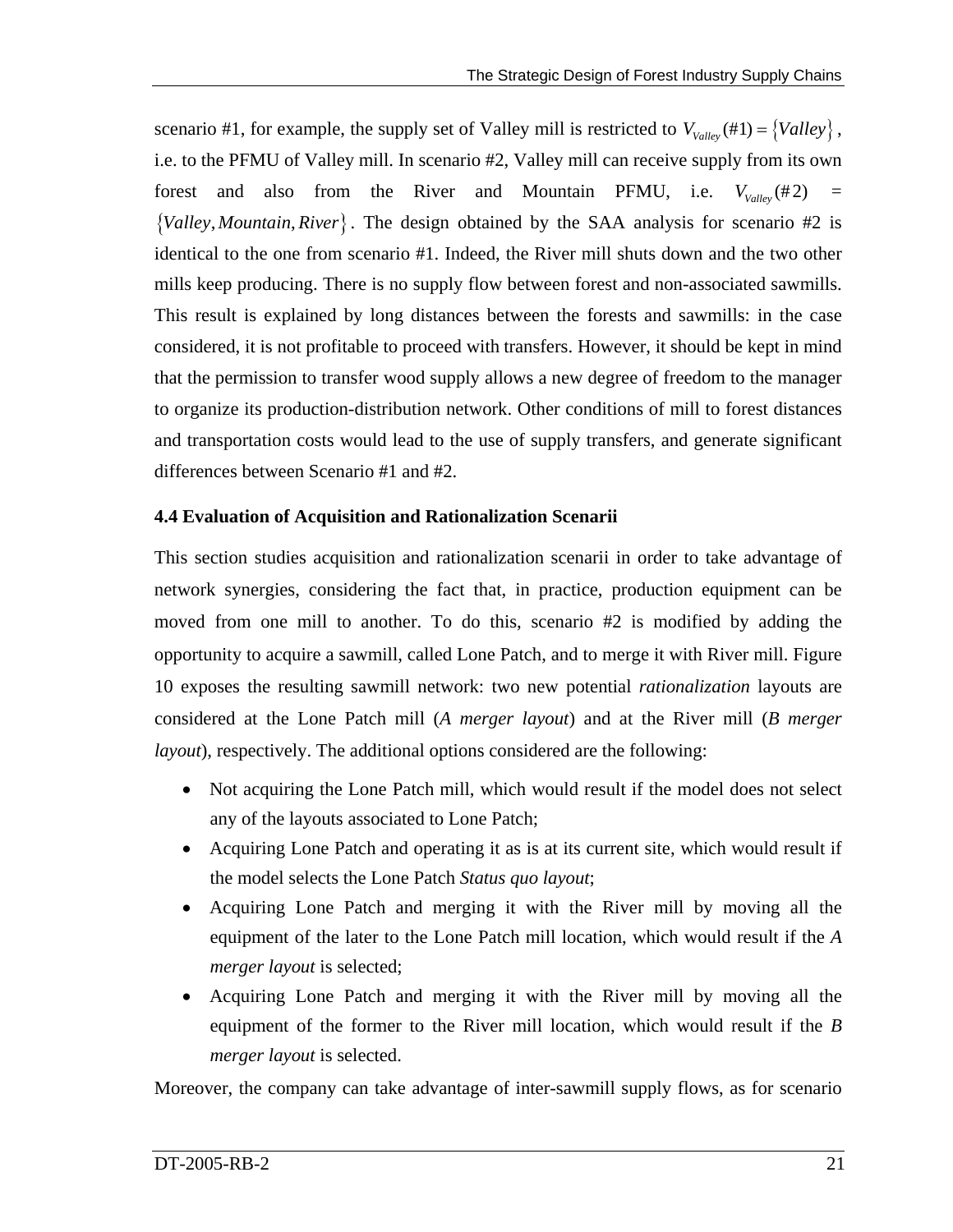#2. Table 2 present's two merger scenarii with different capacities for the Lone Patch mill, and different fixed and variables costs for *A* and *B* layouts.

| <b>Scenario</b>    |                                                  |                         | # 4                                                       |                         |  |
|--------------------|--------------------------------------------------|-------------------------|-----------------------------------------------------------|-------------------------|--|
| <b>Assumption</b>  | Lone patch mill capacity $=$ River mill capacity |                         | Lone patch mill capacity = $2 \times$ River mill capacity |                         |  |
| <b>ILavout</b>     |                                                  |                         |                                                           |                         |  |
| <b>IFixed Cost</b> | $75\%$ X (Lone + River)                          | $75\%$ X (Lone + River) | 75% X (Lone + River)                                      | $80\%$ X (Lone + River) |  |
| Variable Cost      | 90% X (Lone)                                     | 90% X (Lone)            | 90% X (Lone)                                              | 90% X (Lone)            |  |



**Table 2 : Merger and Sawmill Scenarii Data.** 

**Figure 10: Sawmill Network for the Acquisition and Merger Scenarii**.

In the model, the following constraints must be added in order to ensure that the merger and rationalization options are considered adequately:

$$
\sum_{s\in S^{pd}}\sum_{l\in L_s^m}Y_{_{ls}}\leq 1\quad m\in\mathcal{M}
$$

where,

$$
\mathfrak{M} = \text{Set of potential merger options considered } (m \in \mathfrak{M}).
$$

$$
L_s^m = \text{Set of potential site } s \in S^{pd} \text{ facility layouts considered for merger option}
$$
  

$$
m \in \mathcal{M} \ (L_s^m \subset L_s).
$$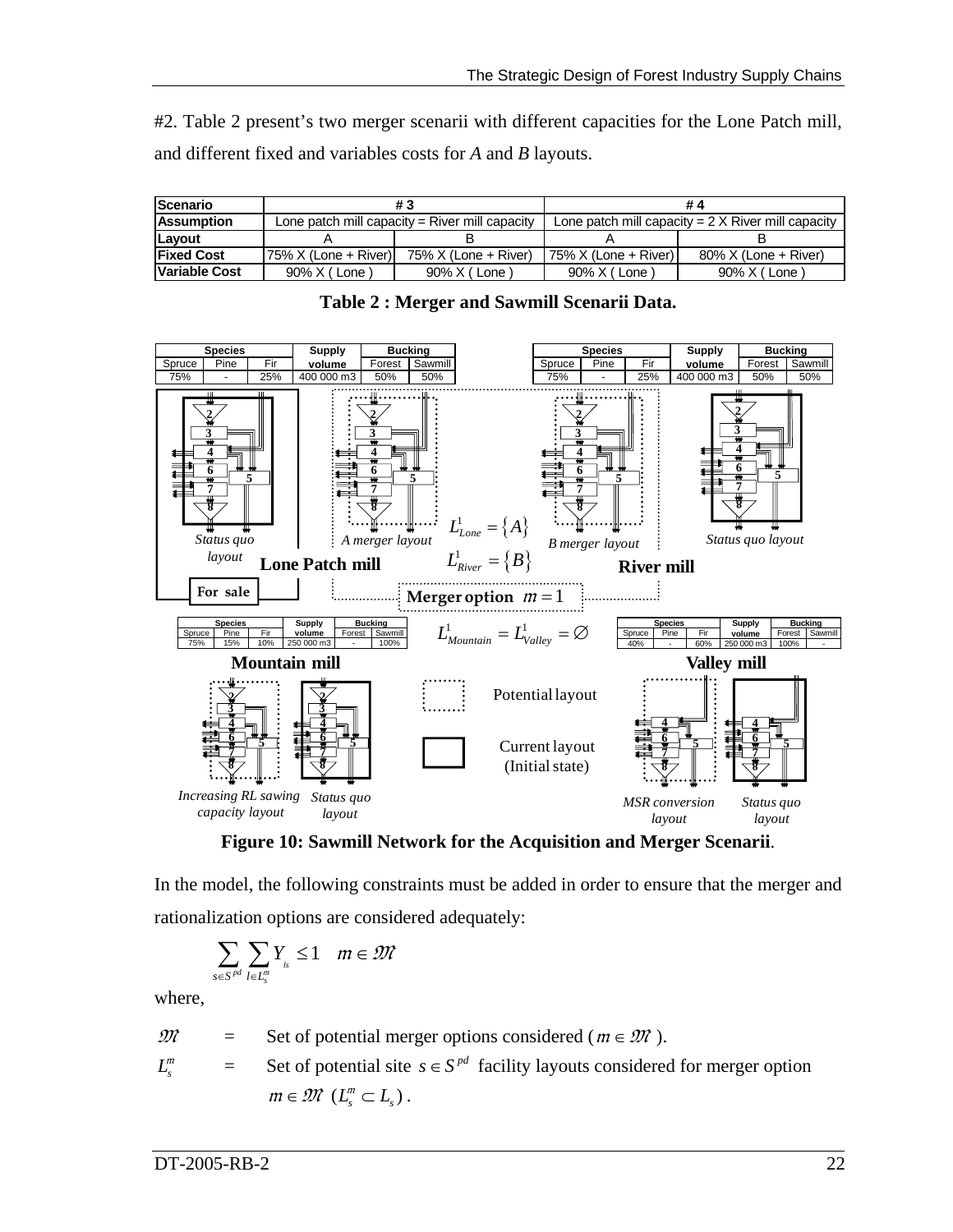These constraints insure that not more than one layout associated to a merger option is selected. For the case described in Figure 10, they impose that the *A* and *B* layouts are not selected simultaneously, even if they are associated to different sites.

The optimal solution of the SAA model proposes the installation of the *A layout* for the two scenarii as shown in Table 3. It is seen that the acquisition of the Lone Patch mill raises the expected return of the company significantly, to \$M12.6, and that, in the optimal design, a new distribution center is installed at Bangor and the number of contract offers (logistics policies) worth pursuing increase significantly. It is interesting to note that, in the optimal design, the River mill wood supply is allocated to the merged Lone Patch mill because the two sawmills are geographically close and logistics supply costs are synergetic. Moreover, the reduction of fixed and variable costs offsets the high price of the River mill supply.

|    | <b>Experiments</b>                                             | <b>Results</b>                               |                                       |                      |            |
|----|----------------------------------------------------------------|----------------------------------------------|---------------------------------------|----------------------|------------|
| ID | Description                                                    | Production                                   | DС                                    | <b>Markets</b>       | Value      |
| #3 | Scenario #2 with:<br>Lone Patch capacity $=$ River capacity    | Valey<br>Mountain<br>Lone (A <i>layout</i> ) | Bangor<br><b>Boston</b><br>Sherbrooke | 5 contracts<br>2 VMI | \$10517428 |
| #4 | Scenario #2 with:<br>Lone Patch capacity = $2*$ River capacity | Valey<br>Mountain<br>Lone (A <i>layout</i> ) | Bangor<br><b>Boston</b><br>Sherbrooke | contracts<br>2 VMI   | \$12654624 |

**Table 3: Acquisition and Rationalization Experiments Results.** 

These examples of how to use our methodology show amply how it can help managers to cope with significant changes in their business environment. They also show that the use of a stochastic programming model in our context is far superior to the use of a traditional deterministic mixed integer pramming model.

# **5 Conclusion**

As was demonstrated in the previous section, the methodology proposed in this paper can effectively capture the relationship between the production-distribution resources deployed by a company and its market opportunities. Instead of optimizing the supply chain network to cope with expected future demands with a low probability of occurrence, as is usually done in the literature, the stochastic programming model proposed considers several future market environments and it deploys the production-distribution network to preposition the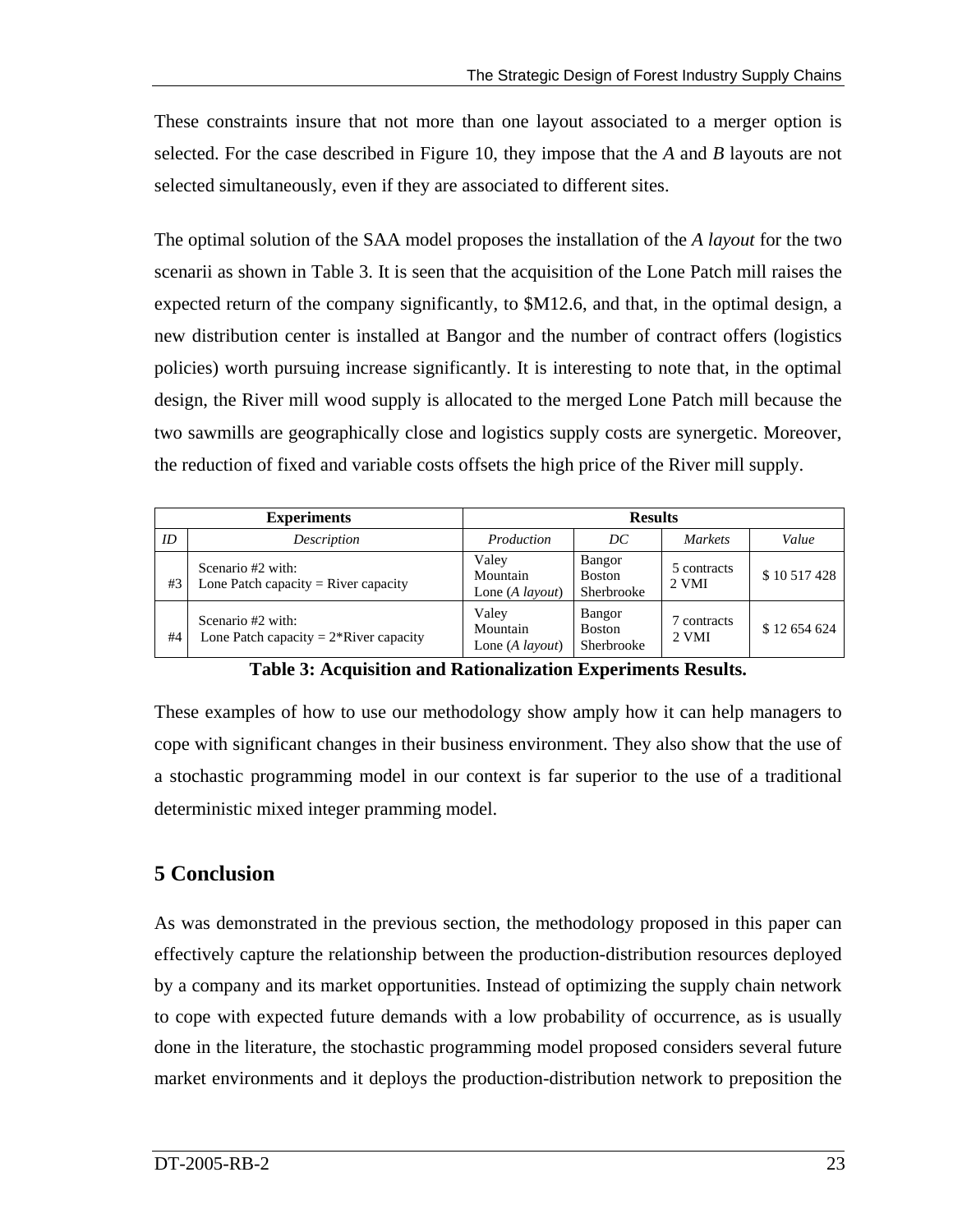company to capture profitable opportunities. The methodology is also able to guide managers in their reengineering efforts to adapt their supply chain network to changes in governmental forest policies. It can be put to work usefully to analyze business opportunities in areas in line with the global trends presented in introduction, especially the trend towards increasing mergers and rationalization in the very fragmented lumber industry.

The approach is useful not only to industrial managers but also to governmental policy makers. Indeed, the economic consequences of forest policies on the lumber industry, and on the regions where it is implemented, can be analyzed in a comprehensive manner. An application of our model to a representative sample of lumber industry companies could help quantify the overall economic impact of governmental decisions. In particular, the decrease in Annual Allowable Cut or allowing for inter sawmill supply transfers can be analyzed to determine their expected impact on company profitability, and on sawmill shutdowns in the regions where the forest industry is essential. These analyses, combined with studies of indirect economic impacts (indirect jobs and activities, taxation revenues…), can quantify the impact of the policy considered on the prosperity of the regions concerned. By using the model in this way, policy makers can simulate the impact of various policies, and eventually make better decisions.

The methodology proposed is based on a comprehensive two-stage stochastic program with recourse solved with a sample average approximation (SAA) method based on a Monte Carlo sampling technique. Our experiments showed that this approach gives much better supply chain designs than a comparable deterministic model based on averages. When a reasonable environment sample size is used (25 environments in our case), the resulting equivalent deterministic MIP is not much more difficult to solve than the MIP obtained for average demands because the number of binary variables in the model remains the same. It therefore seems that the additional efforts required to model supply chain network design problems as stochastic programs are well worth it.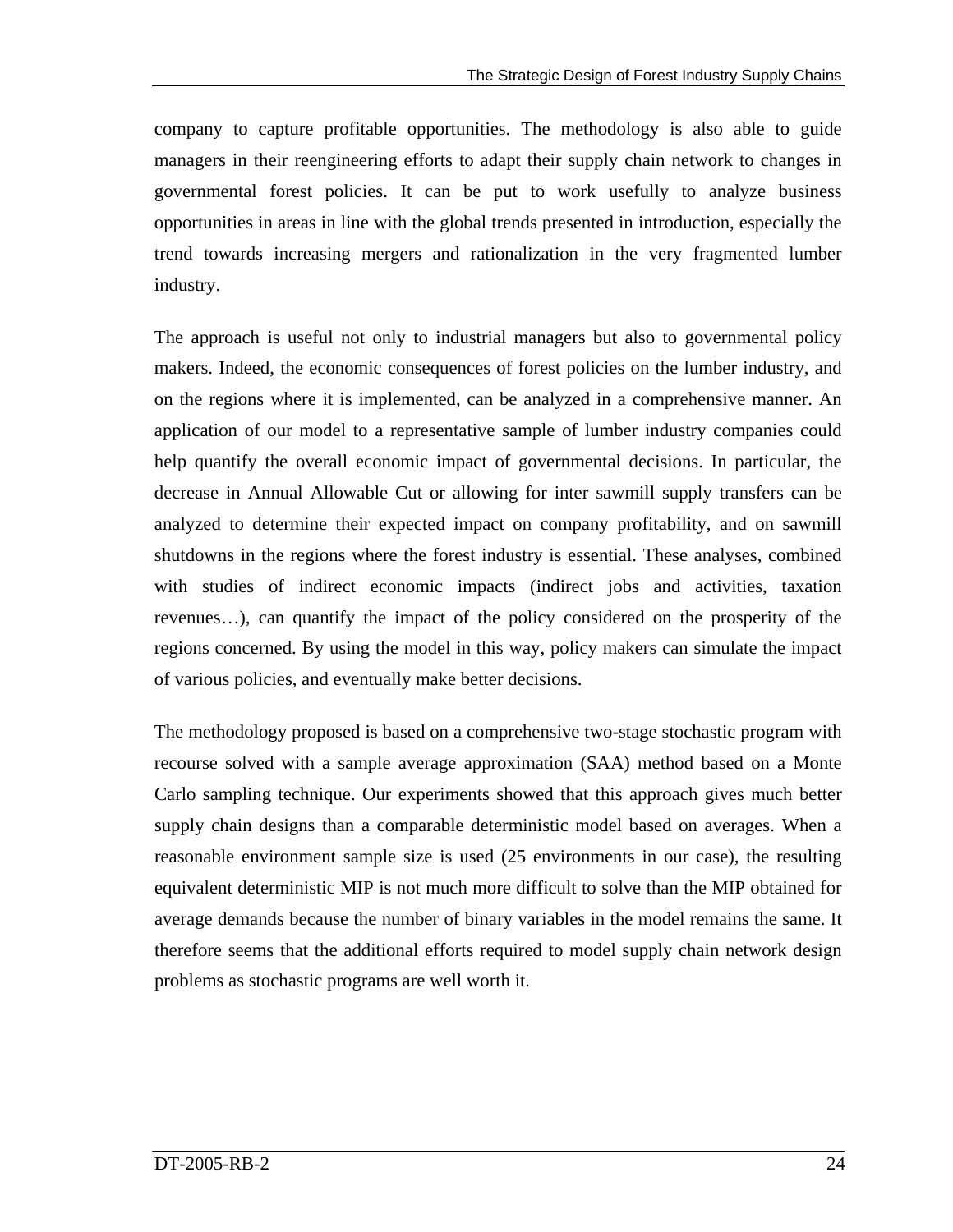## **6 References**

- Ben-Akiva M. and S. Lerman, 1985, *Discrete Choice Analysis: Theory and Application to Travel Demand*, MIT Press.
- Birge, J. and F. Louveaux, 1997, *Introduction to Stochastic Programming*, Springer.
- Bhutta K.S., 2004, International Facility Location Decisions: A Review of the Modeling Literature, *International. Journal of Integrated Supply Management*, 1, 1, 33-50.
- Carino, H. and C. Lenoir, 1988, Optimizing Wood Procurement in Cabinet Manufacturing, *Interfaces,* 18, 10-19.
- Carino, H. and D. Willis, 2001a, Enhancing the Profitability of a Vertically Integrated Wood Products Production System. Part 1. A Multistage Modeling Approach, *Forest Products Journal,* 51, 4, 37-44.
- Carino, H. and D. Willis, 2001b, Enhancing the Profitability of a Vertically Integrated Wood Products Production System. Part 2., *Forest Products Journal,* 51, 4, 45-53.
- Carlsson, D. and M. Rönnqvist, 2005, Supply Chain Management in Forestry- Case Studies at Södra Cell AB, *European Journal of Operational Research,* 163, 589-616.
- Farell, R. and T. Maness, 2005, A Relational Database Approach to a Linear Programmingbased Decision Support System for Production Planning in Secondary Wood Product Manufacturing, *Decision Support system,* 40, 183-196.
- Goetschalckx M., Vidal C.J. and Dogan K., 2002, Modeling and design of global logistics systems: A review of integrated strategic and tactical models and design algorithms, *European Journal of Operational Research,* 143, 1-18.
- Hill, T., 1994, *Manufacturing Strategy*, Irwin.
- Liden, B and M. Rönnqvist, 2000, CustOpT- a Model for Customer Optimized Timber in the Wood Chain, *Proceedings of the 12th Annual Conference for Nordic Researchers in Logistics*, NOFOMA 2000, June 14-15, Aarhus, Denmark, 421-441.
- Louviere, J., D. Hensher and J. Swait, 2000, *Stated Choice Methods*, Cambridge University Press.
- Maness, T. and S. Norton, 2002, Multiple Period Combined Optimization Approach to Production Planning, *Scandinavian Journal of Forest Research,* 17, 460-471.
- Martel, A., 2005, The Design of Production-Distribution Networks: A Mathematical Programming Approach, in J. Geunes and P. Pardalos (eds.), *Supply Chain Optimization*, Kluwer Academic Publishers.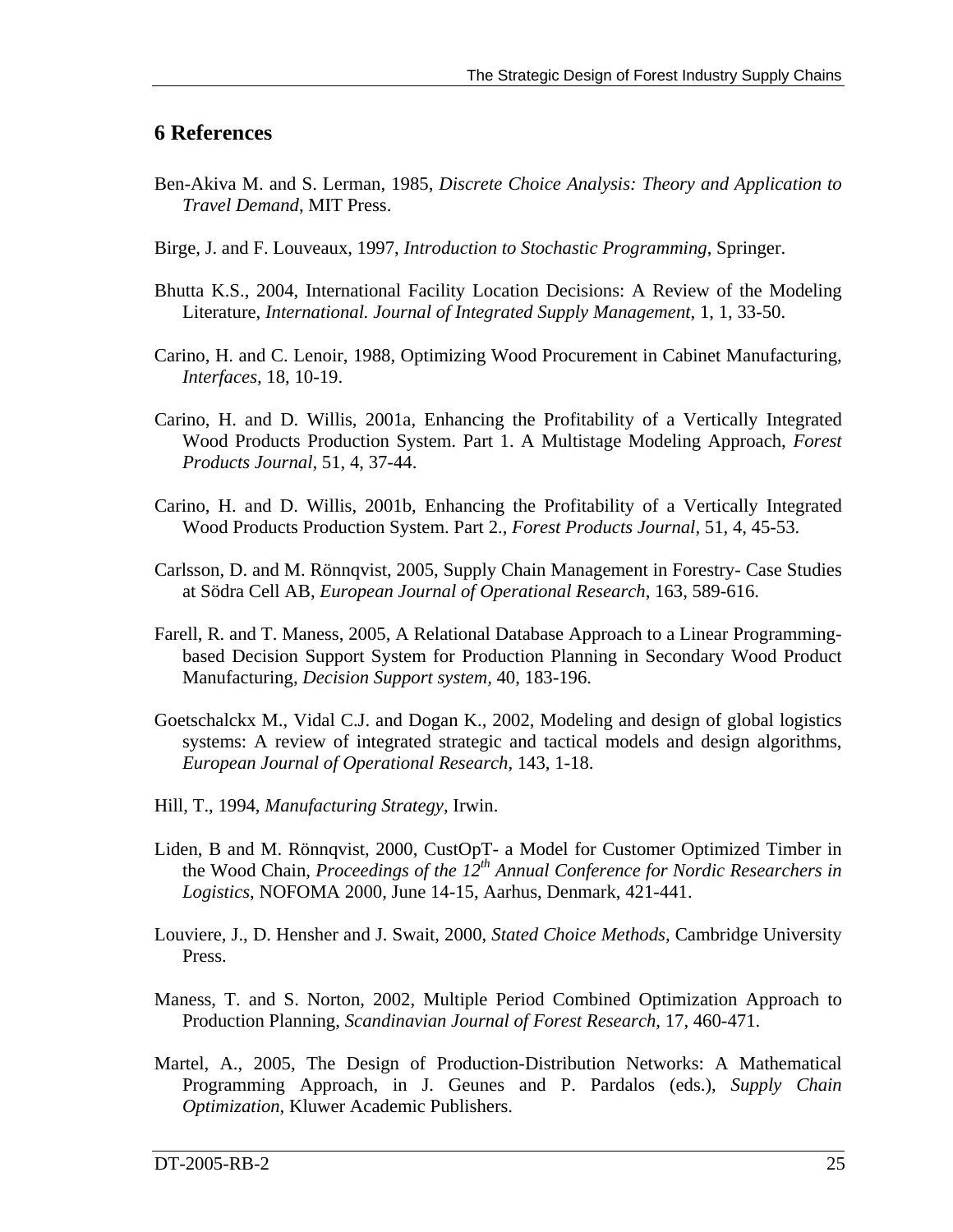- Martel A., W. M'Barek, and S. D'Amours, 2005, *International Factors in the Design of Multinational Supply Chains: The Case of Canadian Pulp and Paper Companies*, Working paper DT-2005-AM-3, Centor, Université Laval.
- Martel A., W. M'Barek, and S. D'Amours, 2006, L'influence des facteurs internationaux sur la compétitivité des réseaux de création de valeur multinationaux : le cas des compagnies canadiennes de pâtes et papiers, *Revue Gestion*, 31- 3, 85-96.
- Rönnqvist, M., 2003, Optimization in Forestry, *Mathematical Programming,* Ser. B, 97, 267-284.
- Rönnqvist M., 1995, A Method For The Cutting Stock Problem With Different Qualities, *European Journal of Operational Research,* 83, 57-68.
- Rönnqvist, M. and E. Astrand, 1998, Integrated Defect Detection and Optimization for Cross Cutting of Wooden Boards, *European Journal of Operational Research,* 108, 490-508.
- Santoso, T., S. Ahmed, M. Goetschalckx and A. Shapiro, 2005, A Stochastic Programming Approach for Supply Chain Network Design Under Uncertainty, *European Journal of Operational Research,* 167, 96-115.
- Shapiro, A., 2003, Monte Carlo Sampling Methods, in A. Ruszczynski and A. Shapiro (eds), *Stochastic Programming*, Handbooks in Operations Research and Management Science, 10, Elsevier.
- Shapiro, J., 2001, *Modeling the Supply Chain*, Brooks/Cole Publishing Company.
- Taylor R.E. & Associates Ltd. 2002, Wood Market Edition 2002, Published by International Wood Markets Research Inc.
- Verter, V. and C. Dincer, 1992, An Integrated Evaluation of Facility Location, Capacity Acquisition, and Technology Selection for Designing Global Manufacturing Strategies, *European Journal of Operational Research,* 60, 1-18.
- Vila, D., A. Martel and R. Beauregard, 2006, Designing Logistics Networks in Divergent Process Industries: A Methodology and its Application to the Lumber Industry, *International Journal of Production Economics*, 102, 358-378.
- Vila, D., A. Martel and R. Beauregard, 2007, Taking Market Forces into Account in the Design of Production-Distribution Networks: A Positioning by Anticipation Approach, *The Journal of Industrial and Management Optimization*, 3-1, 29-50.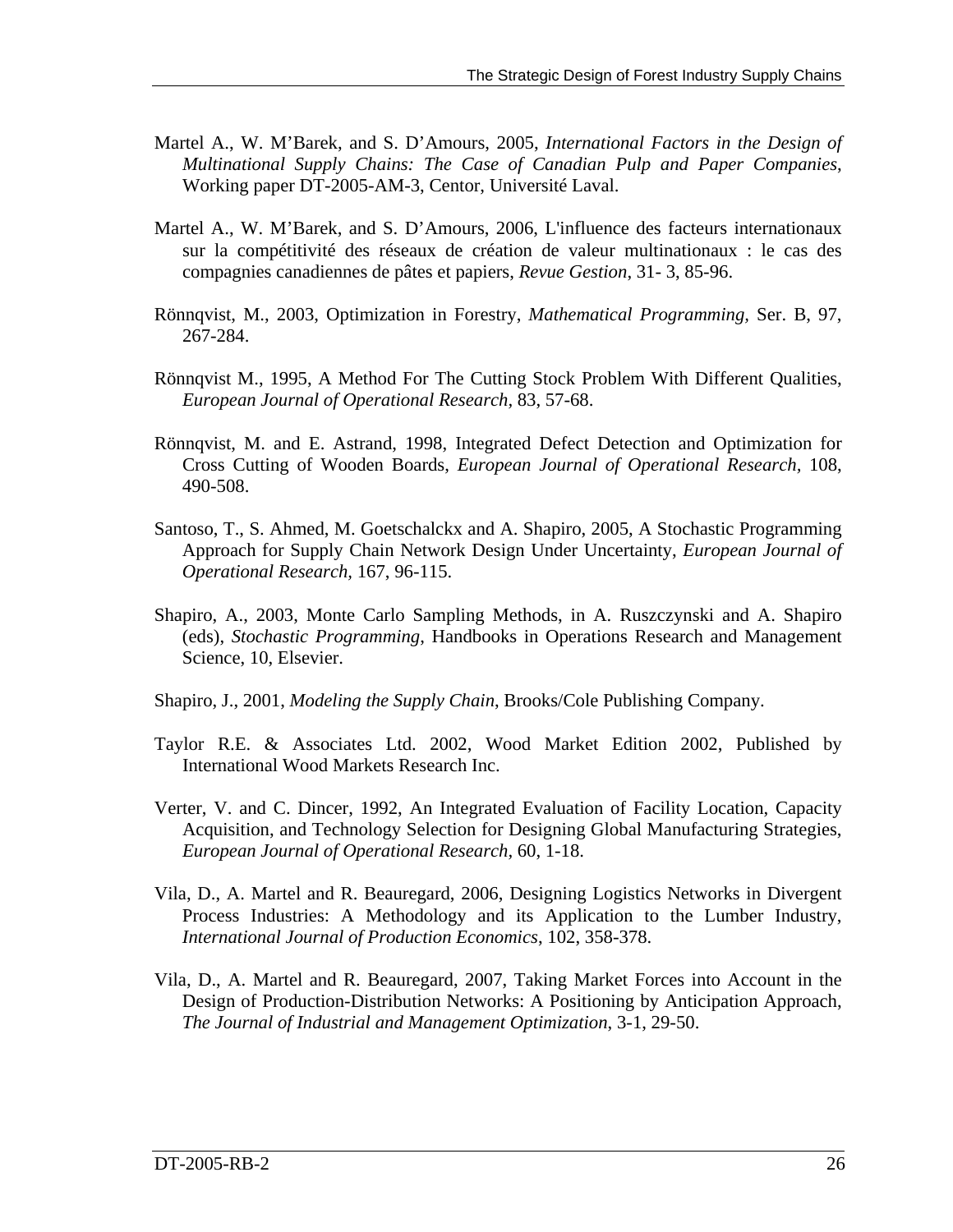# **Appendix**

This appendix presents the mixed integer programming model to solve when the SAA method is used, with a sample  $\Omega_N$  of environments, to obtain good solutions for the stochastic programming model proposed to design the supply chain networks of Quebec lumber companies. We start by defining the additional notation required and then we formulate the model.

### *Additional notation*

Notation required to define the manufacturing process and the business environment:

| $A_a^{in}$                  | $\equiv$                                                                          | Set of immediate predecessors of activity a in the process graph ( $A_a^m \subset A$ ). |  |  |  |  |
|-----------------------------|-----------------------------------------------------------------------------------|-----------------------------------------------------------------------------------------|--|--|--|--|
| FP                          | $\equiv$                                                                          | Set of product families sold on the market ( $p \in FP \subset P$ ).                    |  |  |  |  |
| SP <sup>p</sup>             | $\equiv$                                                                          | Set of substitutes for product family $p \in FP$ (SP <sup>p</sup> $\subset FP$ ).       |  |  |  |  |
| $SP_p$                      | Set of products which can be substituted by product family $p \in FP$<br>$\equiv$ |                                                                                         |  |  |  |  |
|                             |                                                                                   | $(SP_n \subset FP)$ .                                                                   |  |  |  |  |
| $\, T \,$                   | $\equiv$                                                                          | Set of seasons in the planning horizon ( $t \in T$ ).                                   |  |  |  |  |
| $\boldsymbol{O}$            | $\equiv$                                                                          | Set of countries covered by the logistics network ( $o \in O$ ).                        |  |  |  |  |
| o(n)                        | $\equiv$                                                                          | Country of geographical location $n$ .                                                  |  |  |  |  |
| SM                          | $\equiv$                                                                          | Set of spot markets $m \in SM = \bigcup_{o \in O} SM_o$ .                               |  |  |  |  |
| $\mathcal{C}_{\mathcal{C}}$ | $\equiv$                                                                          | Set of contracts $c \in C = \bigcup_{o \in O} C_o$ .                                    |  |  |  |  |
| VM                          | $\equiv$                                                                          | Set of VMI agreements $c \in VM = \bigcup_{o \in O} VM_o$ .                             |  |  |  |  |
| $x_{ct}$                    | $\equiv$                                                                          | Quantity of product $p_c$ demanded in contract/agreement $c \in C \cup VM$ during       |  |  |  |  |
|                             |                                                                                   | season $t \in T$ .                                                                      |  |  |  |  |
| c(i)                        | $\equiv$                                                                          | Contract/agreement $c \in C \cup VM$ for which logistics policy <i>i</i> is considered. |  |  |  |  |
|                             |                                                                                   |                                                                                         |  |  |  |  |
|                             |                                                                                   | Notation required to define potential facilities and potential moves in the network:    |  |  |  |  |
| $\boldsymbol{S}$            | $\equiv$                                                                          | Set of potential network sites ( $s \in S = S^{pd} \cup S^d$ ).                         |  |  |  |  |
| $S_{\scriptscriptstyle O}$  | $\equiv$                                                                          | Set of sites located in country $o \in O$ ( $S_o \subset S$ ).                          |  |  |  |  |
| $S_{ps}^o$                  | $\equiv$                                                                          | Set of potential sites (output destinations) which can receive product $p$ from         |  |  |  |  |
|                             |                                                                                   | site $s \in S$ .                                                                        |  |  |  |  |

 $S_{ps}^i$ *psilong space Set of potential sites (input sources) which can ship product <i>p* to site  $s \in S$ .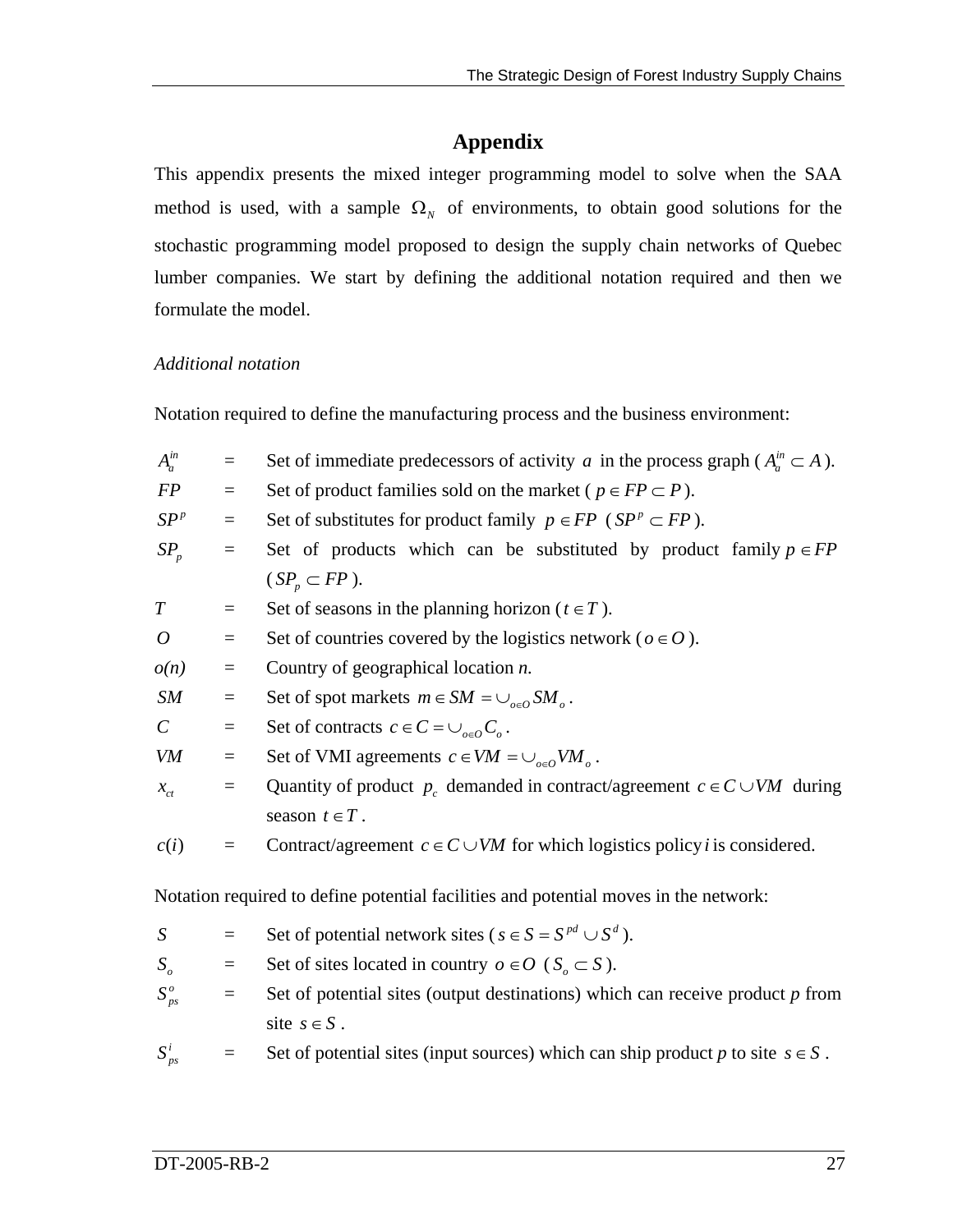- $S_m^i$ *<sup>m</sup> S* = Set of potential sites (input sources) which can ship product *p* to spot market  $m \in SM$ .
- $S_i^i$  $\leq$  Set of facilities  $s \in S$  the company could use to comply with the terms of logistics policy *i*, i.e. to ship product  $p_{c(i)}$  to location  $d_{c(i)}$ .

$$
SM_{ps} = \text{Set of spot markets which can receive substitute products } p \text{ from node } s, \text{ i.e.}
$$
\n
$$
SM_{ps} = \left\{ m \middle| s \in S_m^i, p \in \bigcup_{p' \in P_m} SP_p \right\}.
$$

$$
V_{ps} = \text{Set of forest areas which can supply product } p \text{ to site } s \in S \text{ } (V_{ps} \subset V_s).
$$

Notation required to define technologies, recipes and wood supply flows:

*KM<sub>sa</sub>* = Production technologies which can be used to perform activity  $a \in A^p$  on site *s* ( $KM_{sa} \subset KM_a$ ).

$$
KS_{sa} = \text{Storage technologies which can be used to perform activity } a \in A^s \text{ on site } s
$$
  

$$
(KS_{sa} \subset KS_a).
$$

$$
g_{p_{\varphi}p}^{\varphi}
$$
 = Quantity of product *p* obtained from one unity of product  $p_{\varphi}$  with recipe  $\varphi \in R_{ak}$ .

$$
q^{\varphi} = \text{Production capacity required to process one unit of product } p_{\varphi} \text{ with recipe}
$$
\n
$$
\varphi \in R_{ak}.
$$

$$
q_{pa} = \text{Capacity consumption rate per unit of product } p \in P_a^{\text{in}} \text{ for storage activity } a \in A^s.
$$

 $\Pr_{pv(s,a)}$  = *pv*(s,a) = Historical proportion of products of family  $p \in P_a^{in}$  in the stems (*a*=2) or logs (*a*=4) supplied by forest area  $v \in V$  to site  $s \in S^{pd}$ , when bucking in done in the sawmill  $(a=2)$  or in the forest  $(a=4)$ .

Notation required to define facility layouts and capacity options:

 $J<sub>s</sub>$  = Potential capacity options which can be installed on site  $s \in S<sup>pd</sup>$  $(j \in J = \bigcup_{s \in S^{pd}} J_s)$ .

$$
J_{ks} = \text{Potential technology } k \text{ capacity options which can be installed on site}
$$
  

$$
s \in S^{pd} (J_{ks} \subseteq J_s).
$$

$$
JR_{ls}^{n} =
$$
 Mutually exclusive options subset in  $J_{ls}$  ( $n = 1,..., N_{ls}$ ).

- $N_{ls}$  = Number of mutually exclusive option subsets (equipment replacement / reconfiguration) in  $J_k \subseteq J_s$ .
- $E_{l_s}$  = Total area of the layout *l* of site *s*.
- $e_i$  = Area required to install capacity option *j*.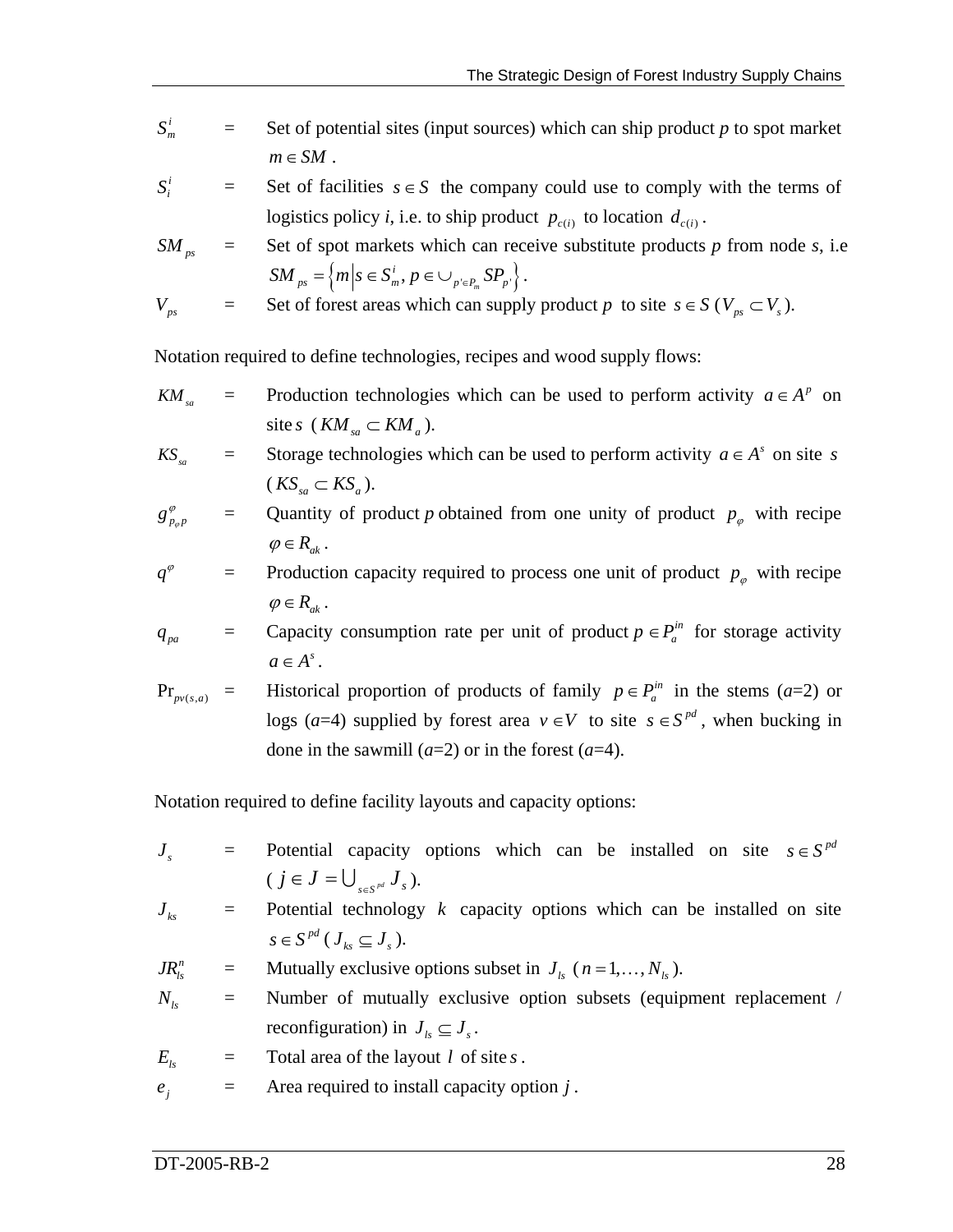$b_i^t$  $=$  Capacity of the technology associated to option *j* available for season *t*.

 $b_{\rm str}$  = Technology *k* capacity available in season *t* for distribution site  $s \in S^d$ .

Notation required to model costs and revenues:

- *A<sub>ls</sub>* = Fixed cost of using layout *l* on site  $s \in S^{pd}$  for the planning horizon.
- $A_{0s}$  = Fixed cost of disposing of production-distribution site  $s \in S^{pd}$  at the beginning of the planning horizon.
- *A<sub>s</sub>* = Fixed cost of using distribution site  $s \in S^d$  for the planning horizon.
- $a_i^0$  $=$  Fixed cost of disposing of capacity option *j* at the beginning of the planning horizon.
- $a_i^1$  $=$  Fixed cost of installing or keeping capacity option *j* for the planning horizon.

 $\hat{a}_{it}$  = Fixed cost of using capacity option *j* during season *t*.

$$
c_{p_{\varphi}st}^{\varphi} = \text{Cost of producing one unit of product } p_{\varphi} \text{ with recipe } \varphi \text{ on site } s \text{ during season } t.
$$

$$
m_{\text{pst}} = \text{Unit handling cost for the transfer of product } p \text{ to or from its stock in production-distribution site } s \text{ during season } t.
$$

 $f_{psnt}^o$  $f_{p_{snt}}^o$  = Unit cost of the flow of product *p* between site *s* and node *n* paid by origin  $s$  during season  $t$  (this cost includes the customer-order processing cost, the shipping cost, the variable transportation cost and the inventory-intransit holding cost).

$$
f_{psnt}^t = \text{Unit transportation cost of product } p \text{ from site } s \text{ to node } n \text{ during season } t
$$
\n(this cost is included in  $f_{psnt}^o$ ).

 $f_{\textit{pnst}}^d$  $f_{pnst}^d$  = Unit cost of the flow of product p between node n and site s paid by destination  $s$  during season  $t$  (this cost includes the supply-order processing costs and the receiving cost).

 $(s,a)$ *v*  $f_{pv(s,a)t}^{v}$  = Unit cost of the flow of product p between forest area v and activity a on site *s* paid by destination *s* during season  $t$  (this cost includes the product's price and the variable transportation cost).

 $h_{\text{post}}$  = Unit inventory holding cost of product *p* in facility *s* during season *t*.

 $\pi_{pst}$  = Transfer price of product *p* shipped from site *s* during season *t*.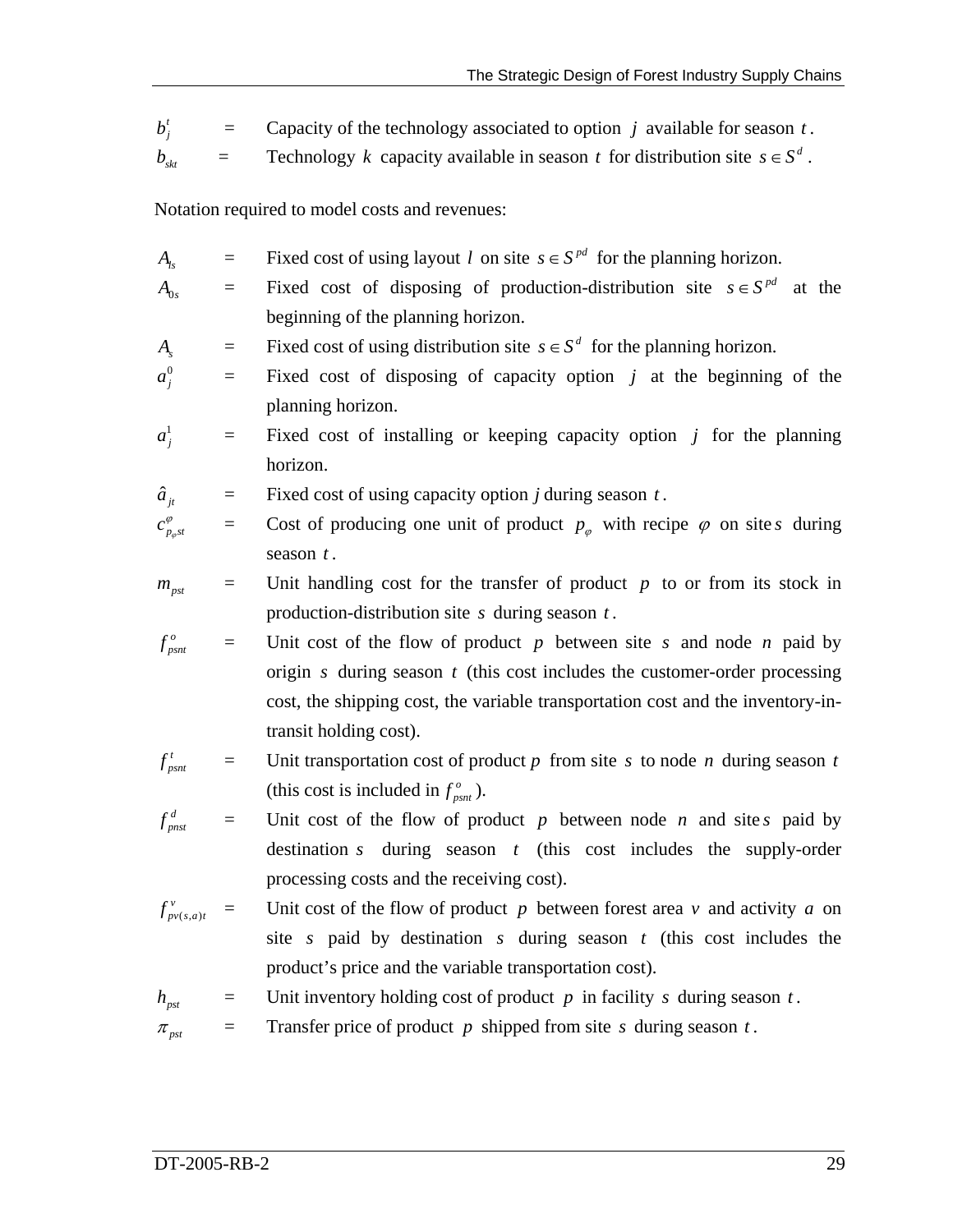- $e_{oo}$  = Exchange rate, i.e. number of units of country *o* currency by units of country  $o'$  currency (the index  $o = 0$  is given to the base currency, whether it is part of  $O$  or not).
- $\delta_{\text{pns}}$  = Import duty rate applied to the CIF price of product *p* when transferred from the country of node *n* to the country of site *s* .

$$
P_{pm\lambda t} = \text{Price obtained for product } p \in P_m \text{ on spot market } m \in SM \text{, at the level } \lambda \in \Lambda_{pm} \text{ of the price step function, during season } t \in T.
$$

$$
X_{pm\lambda t} =
$$
Largest quantity of product  $p \in P_m$  which can be sold on spot market  
\n $m \in SM$ , at the level  $\lambda \in \Lambda_{pm}$  of the price step function, during season  $t \in T$   
\n $(X_{pm0} = 0 \text{ and } X_{pm|\Lambda_{pm}|} \approx +\infty).$ 

$$
\kappa_d = \text{Proportion of the demand of spot market } m(d) \in SM_o \text{ in each demand zone} \\
d \in D_{pm(d)} \text{ for each product } p \in P_{m(d)}.
$$

$$
K_i =
$$
 Fixed cost incurred for the implementation of logistics policy *i*.

$$
P_{it} = \text{Price of the product associated to logistics policy } i \text{ during season } t \in T.
$$

Parameter required to compute inventory holding costs:

 $\rho_{\rm\_{pot}}$  = Number of seasons of inventory (order cycle and safety stocks) of product  $p$  kept at site  $s$  for season  $t$  (this is the inverse of the familiar inventory turnover ratio).

#### *MIP model formulation*

In the model, first stage decision variables are constrained mainly by supply, capacity deployment and flow equilibrium relationships. The supply of wood from forest areas is modeled using constraints 1) and 2), in the text, together with constraints on the historical proportions of stem and log inflows, namely:

$$
F_{p(v,1)(s,a)t} = \text{Pr}_{p(v,s,a)} \sum_{p' \in P_1^{out} \cap P_a^{in}} F_{p(v,1)(s,a)t} \quad a \in A_1^{out}, p \in P_1^{out} \cap P_a^{in}, s \in S^{pd}, v \in V_s, t \in T
$$

The following constraints are required to ensure that layouts are selected correctly:

$$
\sum_{l\in L_s} Y_{ls} + Y_{0s} = 1 \quad s \in S^{pd} \tag{4}
$$

$$
\sum_{j\in J_{ls}}e_jZ_j\leq E_{ls}Y_{ls} \quad s\in S^{pd}, l\in L_s
$$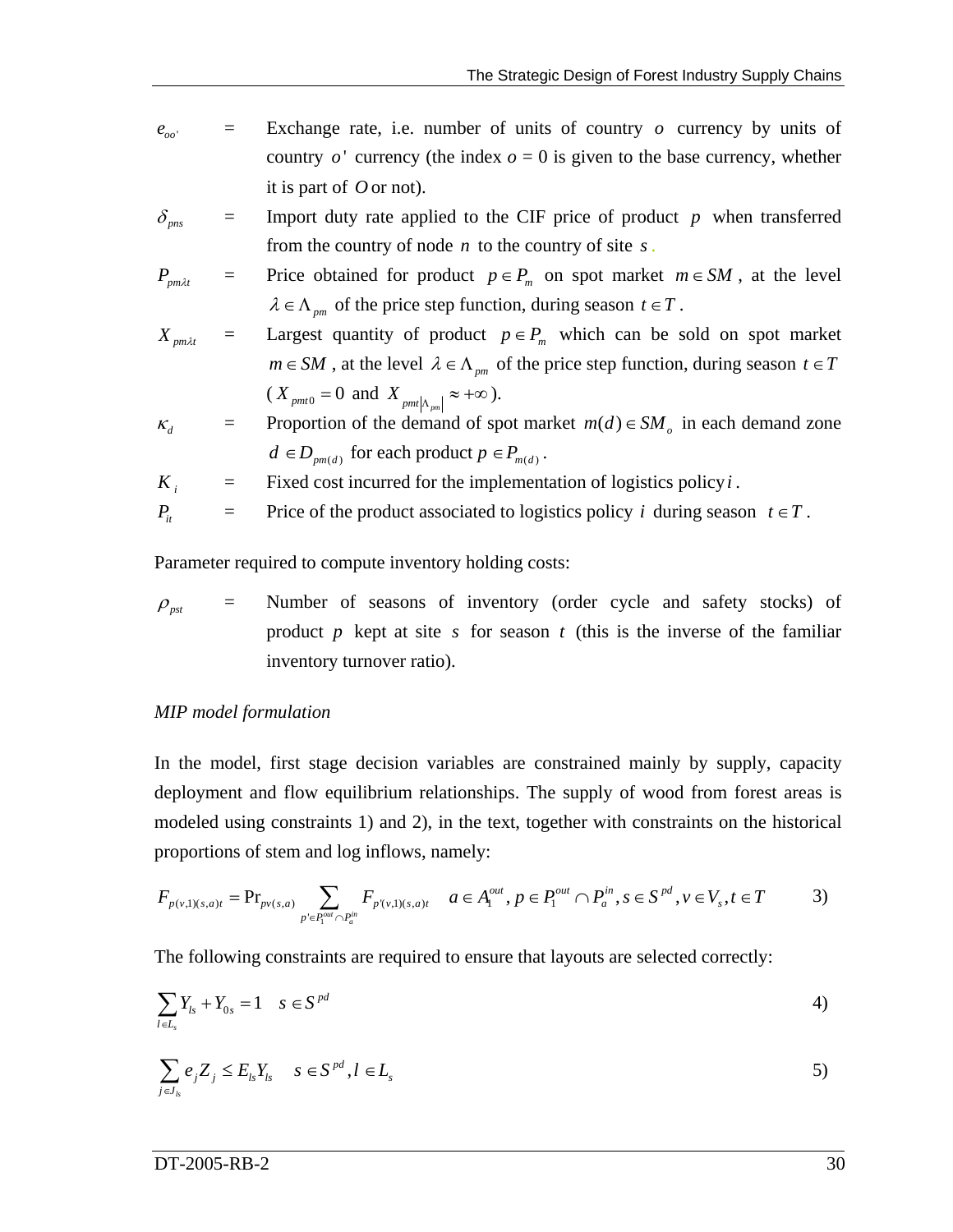$$
\sum_{j \in R_{I_s}^n} Z_j \le 1 \quad s \in S^{pd}, l \in L_s, n = 1, ..., N_{ls}
$$
 (6)

Constaints 4) ensure that a single layout is selected for each production-distribution site, constraints 5) that the area required by the selected capacity options does not exceed the area available in the selected layout, and 6) that mutually exclusive options are not selected. The following constraints verify that a capacity option can be used in a season only if it was installed:

$$
\hat{Z}_{jt} \le Z_j \quad s \in S^d, j \in J_s, t \in T
$$

The flow equilibrium constraints of the inventory and production activities are the following:

$$
\sum_{k \in KM_{sa}} \sum_{\varphi \in R_{ak} | p_{\varphi} = p} X_{p_{\varphi} s t}^{\varphi} \leq \sum_{a' \in A_{a}^{in}} \sum_{s' \in S_{ps}^{i} \cup V_{ps}} F_{p(s; a)(s, a)t} + \sum_{a' \in A_{a}^{in}} F_{p(s, a)(s, a)t}
$$
  
8)  

$$
a \in A^{p}, p \in P_{a}^{in}, s \in S^{pd}, t \in T
$$

$$
\sum_{a' \in A_a^{out}} \sum_{s' \in S_{ps}^o} F_{p(s,a)(s',a')t} + \sum_{a' \in A_a^{out}} F_{p(s,a)(s,a')t} \le \sum_{k \in KM_{sa}} \sum_{\varphi \in R_{ak} \mid p \in P_{\varphi}^{out}} g_{p_{\varphi} p}^{\varphi} X_{p_{\varphi} st}^{\varphi}
$$
\n
$$
a \in \{3, 4, 6\}, p \in P_a^{out}, s \in S^{pd}, t \in T
$$
\n
$$
(9)
$$

$$
\sum_{k \in KS_{s2}} I_{pks} = \sum_{k \in KS_{s2}} I_{pkst-1} + \sum_{a' \in A_2^{in}} F_{p(s,a')(s,2)t} + \sum_{a' \in A_2^{in}} \sum_{s' \in S_{ps}^{i} \cup V_{ps}} F_{p(s',a')(s,2)t} \n- \sum_{a' \in A_2^{out}} \sum_{s' \in S_{ps}^{o}} F_{p(s,2)(s',a')t} - \sum_{a' \in A_2^{out}} F_{p(s,2)(s,a')t} \qquad p \in P_2^{in}, s \in S, t \in T
$$
\n(10)

$$
\sum_{k \in KS_{s2}} I_{pks0} = \sum_{k \in KS_{s2}} I_{pks|T|} \quad p \in P_2^{in}, s \in S
$$
 (11)

Production capacity restrictions are enforced by these constraints:

$$
\sum_{\varphi \in R_{ak}} q^{\varphi} X_{p_{\varphi} s t}^{\varphi} \le \sum_{j \in J_{ks}} b_j^t \hat{Z}_{jt} \quad a \in A^p, s \in S^{pd}, k \in KM_{sa}, t \in T
$$

$$
\sum_{p \in P_2^{\text{in}}} q_{p2} (\sum_{a' \in A_2^{\text{out}}} \sum_{s' \in S_{ps}^o} F_{p(s,2)(s',a')t} + \sum_{a' \in A_2^{\text{out}}} F_{p(s,2)(s,a')t}) \le \sum_{k \in K S_{2s}} \sum_{j \in J_k} b'_j \hat{Z}_{jt} \quad s \in S^{pd}, t \in T
$$

The second stage decision variables are constrained mainly by capacity, flow equilibrium and demand constraints. In order to simplify the formulation, we first define working variables  $F_{pst}(\omega)$  representing the outflow of product *p* from site *s* in season *t*. The definition of these working variables requires the following constraints: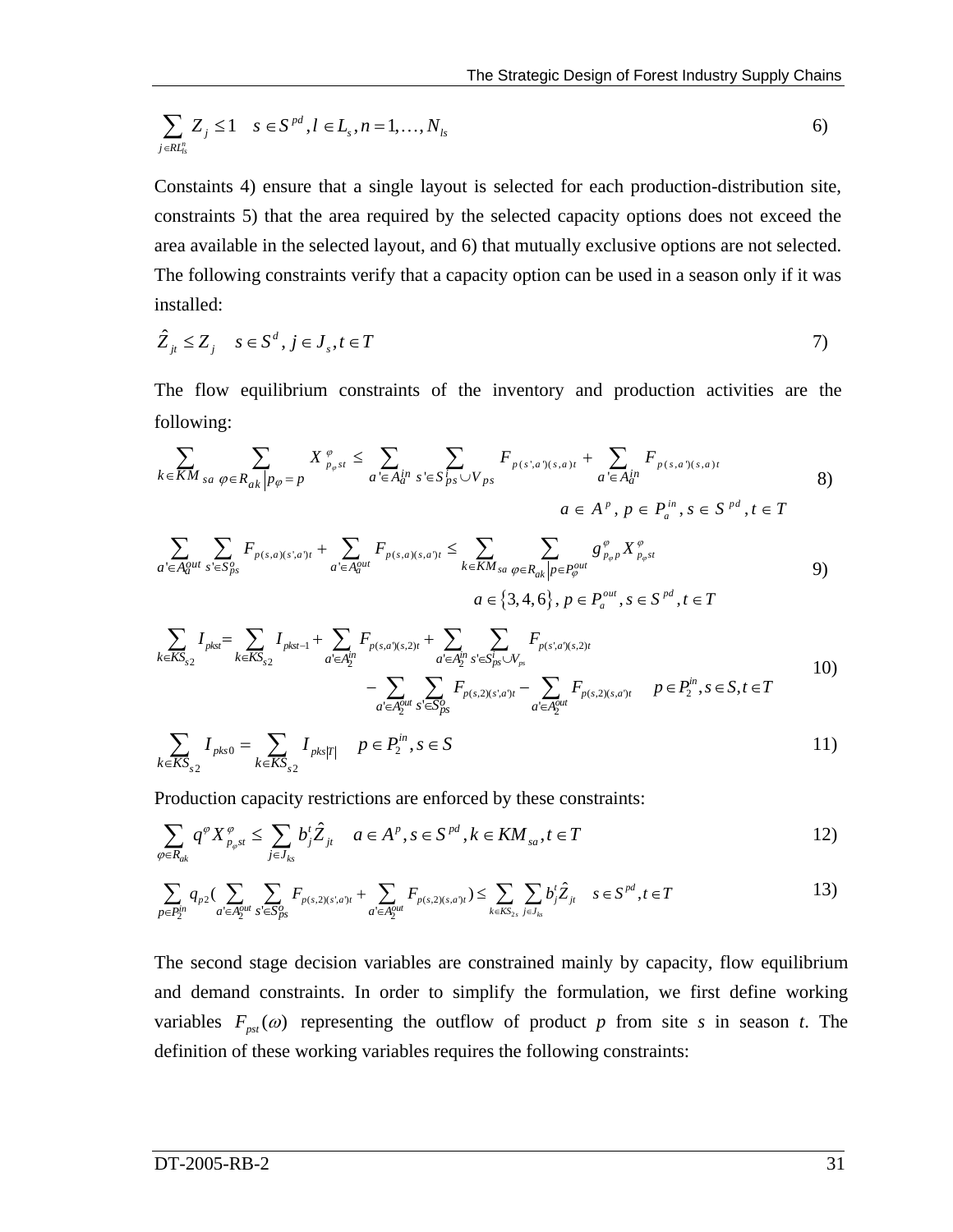$$
F_{\text{pst}}(\omega) = \sum_{m \in \mathcal{SM}_{\text{pr}}} \sum_{p' \in P_m} \sum_{d \in D_{\text{pm}}} \sum_{\lambda \in \Lambda_{p'm}} F_{p' \text{psd}\lambda t}(\omega) + \sum_{c \in \mathcal{CNM} \mid p \in \mathcal{SP}_{p_c}} \sum_{i \in I_c(w) \mid s \in \mathcal{S}_i'} F_{\text{psit}}(\omega) \tag{14}
$$
  

$$
\omega \in \Omega_N, t \in T, p \in P, s \in S
$$

The flow equilibrium constraints of the chipping activity  $(a=5)$  are the following:

$$
F_{\text{psf}}(\omega) \le \sum_{k \in KM_{s5}} \sum_{\varphi \in R_{5k} | p \in P_{\varphi}^{\text{out}}} g_{\text{p}_{\varphi} \text{p}}^{\varphi} X_{\text{p}_{\varphi} \text{st}}^{\varphi} \qquad p \in P_{5}^{\text{out}}, s \in S^{\text{pd}}, t \in T, \omega \in \Omega_{N} \qquad (15)
$$

The flow equilibrium constraints of the planing and grading activity  $(a=7)$  are the following:

$$
\sum_{s' \in S_{ps}^o} F_{p(s,7)(s',8)t}(\omega) + F_{p(s,7)(s,8)t}(\omega) \le \sum_{k \in KM_{s7}} \sum_{\varphi \in R_{7k} | p \in P_{\varphi}^{out}} g_{p_{\varphi}p}^{\varphi} X_{p_{\varphi}st}^{\varphi}
$$
  

$$
p \in P_7^{out}, s \in S^{pd}, t \in T, \omega \in \Omega_N
$$

The flow equilibrium constraints of the storage activity  $(a=8)$  are the following:

$$
\sum_{k \in KS_{s8}} I_{pkst}(\omega) = \sum_{k \in KS_{s8}} I_{pkst-1}(\omega) + F_{p(s,7)(s,8)t}(\omega) + \sum_{s' \in S_{ps}^t} F_{p(s',7)(s,8)t}(\omega) - F_{pst}(\omega)
$$
  

$$
p \in P_8^m, s \in S, t \in T, \omega \in \Omega_N
$$

$$
\sum_{k \in KS_{s8}} I_{\mathit{pts0}}(\omega) = \sum_{k \in KS_{s8}} I_{\mathit{pks}|T|}(\omega) \quad p \in P_8^{\mathit{in}}, s \in S, \omega \in \Omega_N
$$

The capacity constraints for the storage activity  $(a=8)$  are the following:

$$
\sum_{p \in P_S^m} q_{ps} F_{ps}(a) \le \sum_{k \in K S_{ss}} \sum_{j \in J_{ks}} b_j^t \hat{Z}_{jt} \quad s \in S^{pd}, t \in T, \omega \in \Omega_N
$$

$$
\sum_{p \in P_S^{in}} q_{ps} F_{psf}(\omega) \leq (\sum_{k \in KS_{ss}} b_{skf}) Y_s \quad s \in S^d, t \in T, \omega \in \Omega_N
$$
 (19)

Finally, demand constraints and logistics policies are modeled by:

$$
\sum_{p' \in PS^{p}} \sum_{s \in S_m^i} F_{pp'sd\lambda t}(\omega) \le \kappa_d (X_{pm\lambda t} - X_{pm(\lambda - 1)t})
$$
  

$$
\omega \in \Omega_N, t \in T, o \in O, m \in SM_o, p \in P_m, d \in D_{pm}, \lambda \in \Lambda_{pm}
$$

$$
\sum_{p' \in PS^p} \sum_{s \in S_{i_c}^i} F_{p's_{i,c}^i}(\omega) = x_{ct} \quad \omega \in \Omega_N, t \in T, o \in O, c \in SC_o \cup SVM_o
$$

$$
\sum_{p' \in PS^p} \sum_{s \in S_i^i} F_{p'sit}(\omega) = x_{ct} \tilde{Z}_i \quad \omega \in \Omega_N, t \in T, o \in O, c \in PC_0 \cup PVM_o, i \in I_c(\omega)
$$

$$
\sum_{i \in I_c} \tilde{Z}_i \le 1 \quad c \in PC_o \cup PVM_o, \forall o \in O
$$

To write the objective function, the following additional notation is needed:

 $\overline{C}_s$  = Sample average of total site *s* expenses for the planning horizon.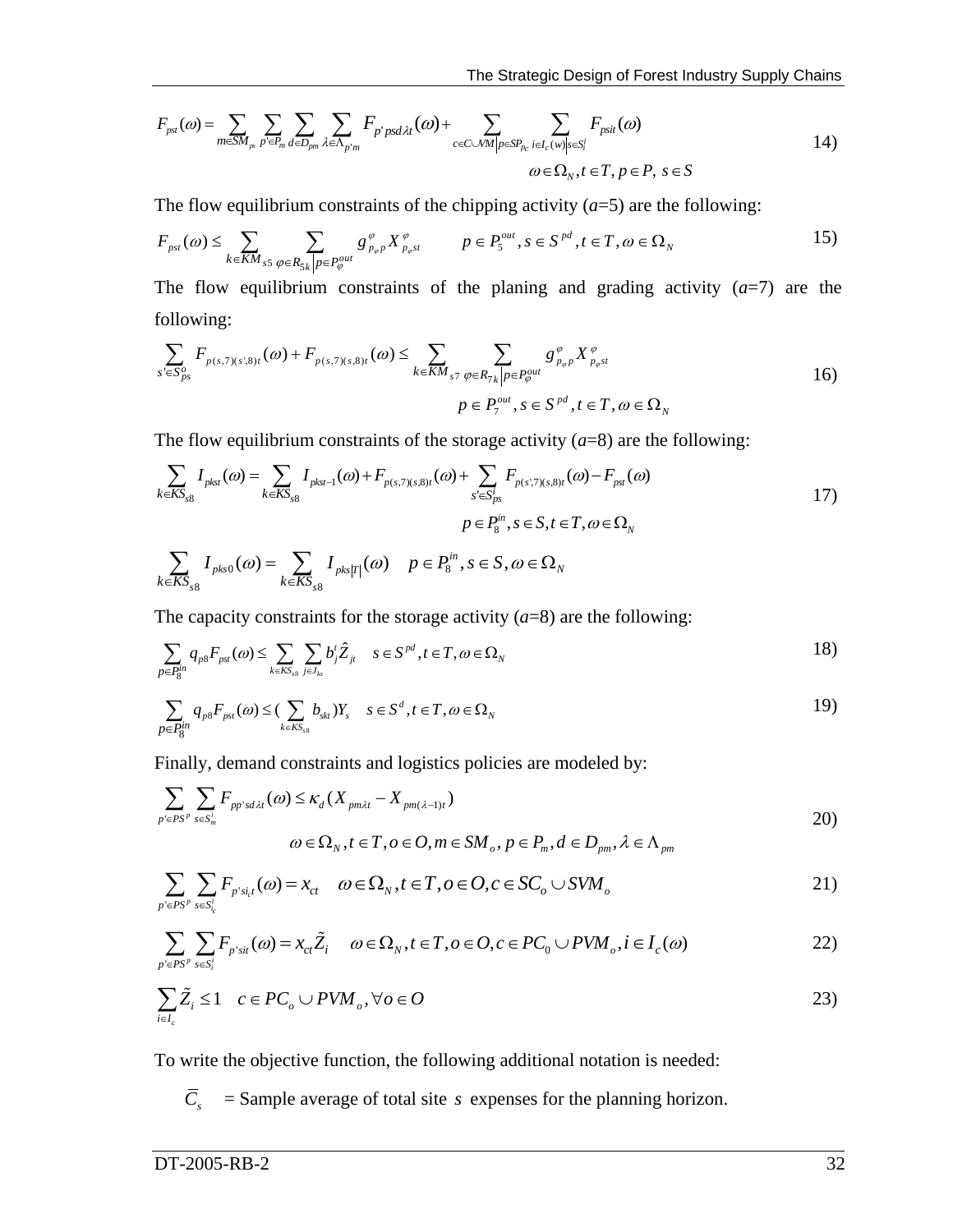$\overline{R}_s$  = Sample average of total site *s* revenues for the planning horizon.

Then, using the expenditure and revenue elements in Table 4, it is seen that:

$$
\overline{C}_s = \frac{1}{N} \{a+b+c+d+c+d+g+f+g+h+i+f\} \quad s \in S^{pd}
$$

$$
\overline{C}_s = \frac{1}{N} \{a) + b\} + c\} + e\} + f\} + g\} + i\} \quad s \in S^d \tag{25}
$$

$$
\overline{R}_s = \frac{1}{N} \{k\} + l \} \quad s \in S
$$

The sample average operating income for each country  $o \in O$ , is given by

$$
\bar{M}_{_o} = \sum_{s \in S_o} (\bar{R}_{_s} - \bar{C}_{_s}) - \sum_{c \in C_o \cup V_o} \sum_{i \in I_c} K_i \tilde{Z}_i
$$

and the sample average corporate net revenues in the reference currency are  $\sum_{\theta \in \theta} e_{\theta \phi} \overline{M}_{\theta}$ .

Based on this, it is seen that the Sample Average Approximation program to solve is the following:

$$
\max \sum\nolimits_{0 \in O} e_{0o} \left[ \sum_{s \in S_o} (\overline{R}_s - \overline{C}_s) - \sum_{c \in C_o \cup V_o} \sum_{i \in I_c} K_i \widetilde{Z}_i \right]
$$

subject to constraints 1) to 26), and to the non-negativity constraints:

$$
Y_{ls} \in \{0;1\} \quad s \in S^{pd}, l \in L_s; \quad Y_{0s} \in \{0;1\} \quad s \in S^{pd}; \quad \tilde{Z}_i \in \{0;1\} \quad i \in I_c, c \in PC_o \cup PVM_o
$$
  
\n
$$
Z_j \in \{0;1\} \quad s \in S^{pd}, j \in J_s; \quad \hat{Z}_{jt} \in \{0;1\} \quad t \in T, s \in S^{pd}, j \in J_s; \quad Y_s \in \{0;1\} \quad s \in S^d
$$
  
\n
$$
F_{p(n,a)(n',a')t} \ge 0 \quad p \in P, (n,a) \in (V \cup S) \times A, (n',a') \in (V \cup D_p) \times A, t \in T
$$
  
\n
$$
X_{p,st}^i \ge 0 \quad s \in S^{pd}, a \in A^p, k \in KM_{sa}, i \in R_{ak}, t \in T
$$
  
\n
$$
I_{pkst} \ge 0 \quad p \in P, s \in S^{pd}, a \in A^s, k \in KS_{sa}
$$
  
\n
$$
F_{p(n,a)(n',a')t}(a) \ge 0 \quad p \in P, (n,a) \in S \times A, (n',a') \in (S) \times A, t \in T, a \in \Omega_N
$$
  
\n
$$
I_{pkst}(a) \ge 0 \quad p \in P, s \in S^{pd}, a \in A^s, k \in KS_{sa}, t \in T, a \in \Omega_N
$$
  
\n
$$
F_{pst}(a) \ge 0 \quad t \in T, a \in \Omega_N, p \in P, s \in S^{pd} \cup S^d
$$
  
\n
$$
F_{p'sit}(a) \ge 0 \quad a \in \Omega_N, o \in O, c \in C_o \cup VM_o, p' \in PS^{p_c}, s \in S^{pd} \cup S^d, i \in I_c(a), t \in T
$$
  
\n
$$
F_{p'sit}(a) \ge 0 \quad a \in \Omega_N, m \in MS_o, p \in P_m, p' \in SP^p, s \in S^{pd} \cup S^d, d \in D_m, \lambda \in \Lambda_{pm}, t \in T
$$
  
\n
$$
\overline{C}_s \ge 0 \quad s \in S^{pd} \cup S^d \quad
$$